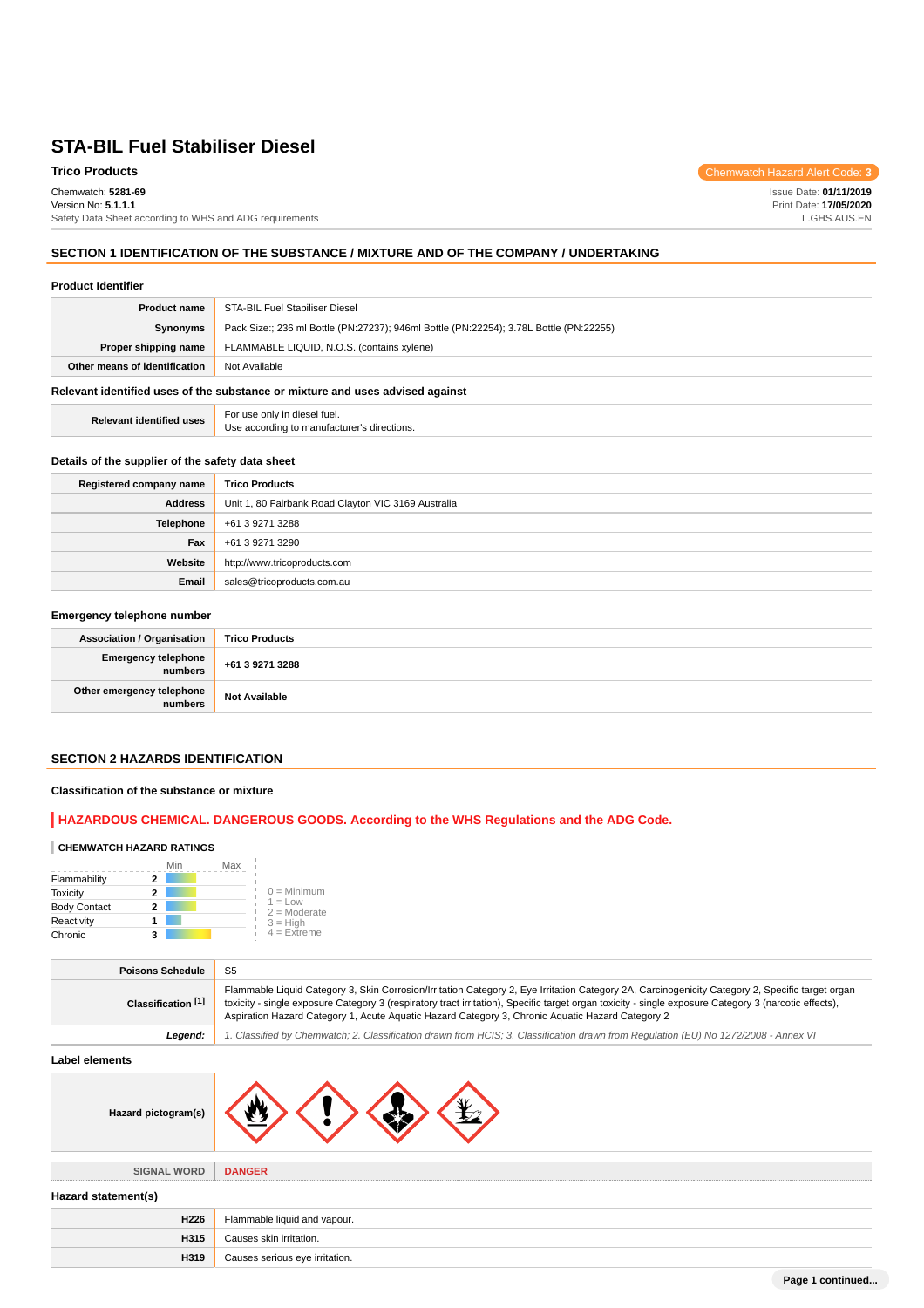| H351                                         | Suspected of causing cancer.                                                      |
|----------------------------------------------|-----------------------------------------------------------------------------------|
| H335                                         | May cause respiratory irritation.                                                 |
| H336                                         | May cause drowsiness or dizziness.                                                |
| H304                                         | May be fatal if swallowed and enters airways.                                     |
| H402                                         | Harmful to aquatic life.                                                          |
| H411                                         | Toxic to aquatic life with long lasting effects.                                  |
| <b>Precautionary statement(s) Prevention</b> |                                                                                   |
| P201                                         | Obtain special instructions before use.                                           |
| P210                                         | Keep away from heat/sparks/open flames/hot surfaces. - No smoking.                |
| P271                                         | Use only outdoors or in a well-ventilated area.                                   |
| P281                                         | Use personal protective equipment as required.                                    |
| P240                                         | Ground/bond container and receiving equipment.                                    |
| P241                                         | Use explosion-proof electrical/ventilating/lighting/intrinsically safe equipment. |
| P242                                         | Use only non-sparking tools.                                                      |
| P243                                         | Take precautionary measures against static discharge.                             |
| P261                                         | Avoid breathing mist/vapours/spray.                                               |
| P273                                         | Avoid release to the environment.                                                 |
| P280                                         | Wear protective gloves/protective clothing/eye protection/face protection.        |

# **Precautionary statement(s) Response**

| P301+P310      | IF SWALLOWED: Immediately call a POISON CENTER or doctor/physician.                                                              |
|----------------|----------------------------------------------------------------------------------------------------------------------------------|
| P308+P313      | IF exposed or concerned: Get medical advice/attention.                                                                           |
| P321           | Specific treatment (see advice on this label).                                                                                   |
| P331           | Do NOT induce vomiting.                                                                                                          |
| P362           | Take off contaminated clothing and wash before reuse.                                                                            |
| P370+P378      | In case of fire: Use alcohol resistant foam or normal protein foam for extinction.                                               |
| P305+P351+P338 | IF IN EYES: Rinse cautiously with water for several minutes. Remove contact lenses, if present and easy to do. Continue rinsing. |
| P312           | Call a POISON CENTER or doctor/physician if you feel unwell.                                                                     |
| P337+P313      | If eye irritation persists: Get medical advice/attention.                                                                        |
| P391           | Collect spillage.                                                                                                                |
| P302+P352      | IF ON SKIN: Wash with plenty of water and soap.                                                                                  |
| P303+P361+P353 | IF ON SKIN (or hair): Remove/Take off immediately all contaminated clothing. Rinse skin with water/shower.                       |
| P304+P340      | IF INHALED: Remove victim to fresh air and keep at rest in a position comfortable for breathing.                                 |
| P332+P313      | If skin irritation occurs: Get medical advice/attention.                                                                         |
|                |                                                                                                                                  |

# **Precautionary statement(s) Storage**

| P403+P235   | stor<br>اصست<br>nantilatad.<br>hiace.<br>Keep cool.<br>. |
|-------------|----------------------------------------------------------|
| <b>DAN5</b> | $\mathbf{u}$                                             |
| יטד ו       |                                                          |

### **Precautionary statement(s) Disposal**

**P501** Dispose of contents/container to authorised hazardous or special waste collection point in accordance with any local regulation.

# **SECTION 3 COMPOSITION / INFORMATION ON INGREDIENTS**

# **Substances**

See section below for composition of Mixtures

# **Mixtures**

| <b>CAS No</b> | %[weight] | Name                                                |
|---------------|-----------|-----------------------------------------------------|
| 64742-53-6.   | $0 - 40$  | naphthenic distillate, light, hydrotreated (severe) |
| 1330-20-7     | $0 - 25$  | xylene                                              |
| Not Available | $0 - 15$  | proprietary ingredient                              |
| 64742-94-5    | $0 - 10$  | solvent naphtha petroleum, heavy aromatic           |
| 91-20-3       | $0 - 5$   | naphthalene                                         |
| 100-41-4      | $0 - 5$   | ethylbenzene                                        |
| 95-63-6       | $<$ 1     | 1.2.4-trimethyl benzene                             |

# **SECTION 4 FIRST AID MEASURES**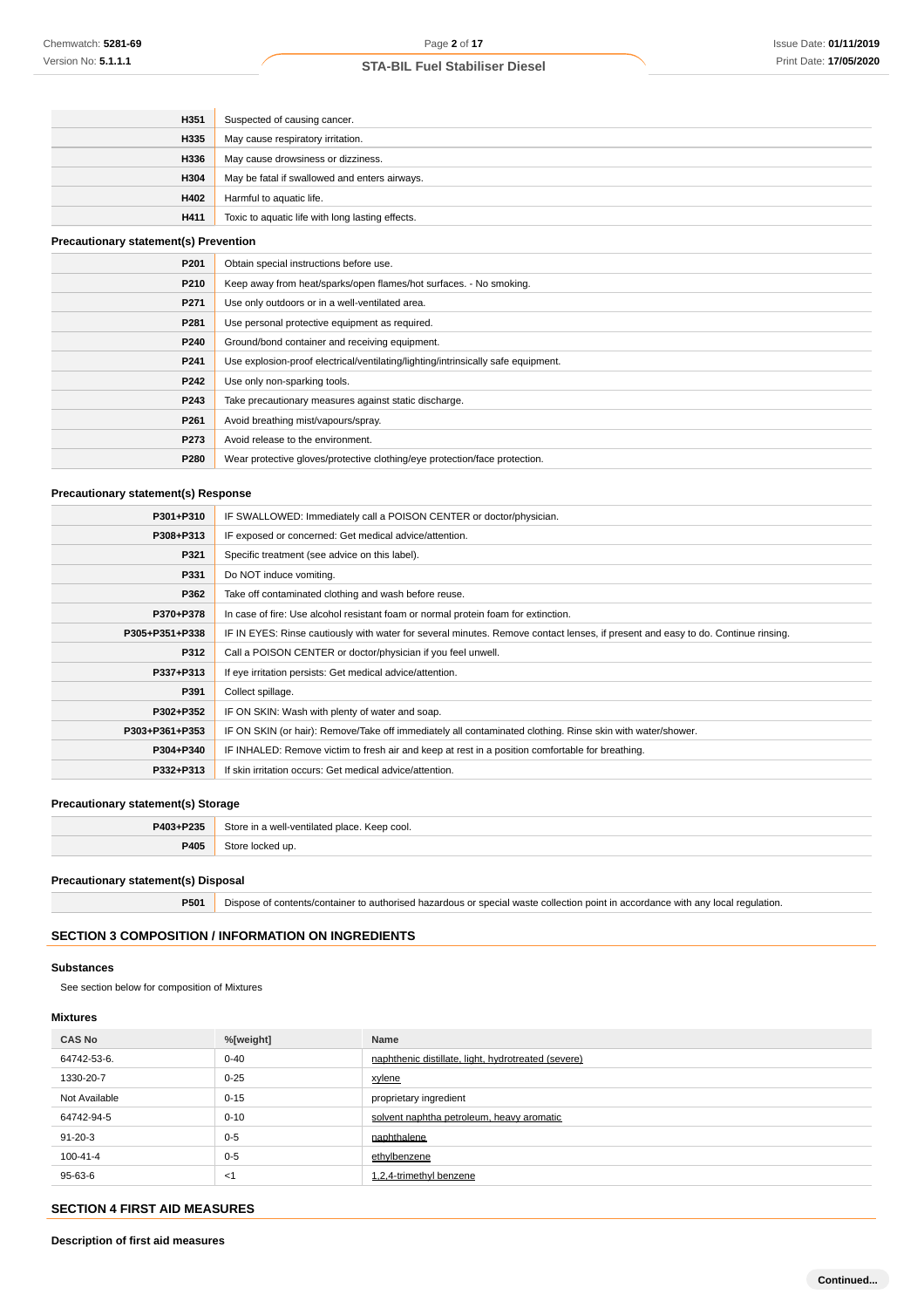| <b>Eye Contact</b>  | If this product comes in contact with the eyes:<br>Immediately hold eyelids apart and flush the eye continuously with running water.<br>Ensure complete irrigation of the eye by keeping eyelids apart and away from eye and moving the eyelids by occasionally lifting the upper<br>and lower lids.<br>▶ Continue flushing until advised to stop by the Poisons Information Centre or a doctor, or for at least 15 minutes.<br>Transport to hospital or doctor without delay.<br>► Removal of contact lenses after an eye injury should only be undertaken by skilled personnel.                                                                                                                                   |
|---------------------|---------------------------------------------------------------------------------------------------------------------------------------------------------------------------------------------------------------------------------------------------------------------------------------------------------------------------------------------------------------------------------------------------------------------------------------------------------------------------------------------------------------------------------------------------------------------------------------------------------------------------------------------------------------------------------------------------------------------|
| <b>Skin Contact</b> | If skin contact occurs:<br>Inmediately remove all contaminated clothing, including footwear.<br>Flush skin and hair with running water (and soap if available).<br>Seek medical attention in event of irritation.                                                                                                                                                                                                                                                                                                                                                                                                                                                                                                   |
| Inhalation          | If fumes or combustion products are inhaled remove from contaminated area.<br>Lay patient down. Keep warm and rested.<br>▶ Prostheses such as false teeth, which may block airway, should be removed, where possible, prior to initiating first aid procedures.<br>▶ Apply artificial respiration if not breathing, preferably with a demand valve resuscitator, bag-valve mask device, or pocket mask as trained.<br>Perform CPR if necessary.<br>Transport to hospital, or doctor, without delay.                                                                                                                                                                                                                 |
| Ingestion           | If swallowed do <b>NOT</b> induce vomiting.<br>► If vomiting occurs, lean patient forward or place on left side (head-down position, if possible) to maintain open airway and prevent aspiration.<br>• Observe the patient carefully.<br>▶ Never give liquid to a person showing signs of being sleepy or with reduced awareness; i.e. becoming unconscious.<br>► Give water to rinse out mouth, then provide liquid slowly and as much as casualty can comfortably drink.<br>▶ Seek medical advice.<br>Avoid giving milk or oils.<br>Avoid giving alcohol.<br>If spontaneous vomiting appears imminent or occurs, hold patient's head down, lower than their hips to help avoid possible aspiration of<br>vomitus. |

### **Indication of any immediate medical attention and special treatment needed**

Any material aspirated during vomiting may produce lung injury. Therefore emesis should not be induced mechanically or pharmacologically. Mechanical means should be used if it is considered necessary to evacuate the stomach contents; these include gastric lavage after endotracheal intubation. If spontaneous vomiting has occurred after ingestion, the patient should be monitored for difficult breathing, as adverse effects of aspiration into the lungs may be delayed up to 48 hours. Treat symptomatically.

# For petroleum distillates

- · In case of ingestion, gastric lavage with activated charcoal can be used promptly to prevent absorption decontamination (induced emesis or lavage) is controversial and should be considered on the merits of each individual case; of course the usual precautions of an endotracheal tube should be considered prior to lavage, to prevent aspiration.
- · Individuals intoxicated by petroleum distillates should be hospitalized immediately, with acute and continuing attention to neurologic and cardiopulmonary function.
- Positive pressure ventilation may be necessary.
- · Acute central nervous system signs and symptoms may result from large ingestions of aspiration-induced hypoxia.
- After the initial episode, individuals should be followed for changes in blood variables and the delayed appearance of pulmonary oedema and chemical pneumonitis. Such patients should be followed for several days or weeks for delayed effects, including bone marrow toxicity, hepatic and renal impairment Individuals with chronic pulmonary disease will be more seriously impaired, and recovery from inhalation exposure may be complicated.
- · Gastrointestinal symptoms are usually minor and pathological changes of the liver and kidneys are reported to be uncommon in acute intoxications.
- · Chlorinated and non-chlorinated hydrocarbons may sensitize the heart to epinephrine and other circulating catecholamines so that arrhythmias may occur.Careful consideration of this potential adverse effect should precede administration of epinephrine or other cardiac stimulants and the selection of bronchodilators.

### BP America Product Safety & Toxicology Department

for naphthalene intoxication: Naphthalene requires hepatic and microsomal activation prior to the production of toxic effects. Liver microsomes catalyse the initial synthesis of the reactive 1,2-epoxide intermediate which is subsequently oxidised to naphthalene dihydrodiol and alpha-naphthol. The 2-naphthoquinones are thought to produce haemolysis, the 1,2-naphthoquinones are thought to be responsible for producing cataracts in rabbits, and the glutathione-adducts of naphthalene-1,2-oxide are probably responsible for pulmonary toxicity. Suggested treatment regime:

- Induce emesis and/or perform gastric lavage with large amounts of warm water where oral poisoning is suspected.
- **Instill a saline cathartic such as magnesium or sodium sulfate in water (15 to 30g)**
- **P** Demulcents such as milk, egg white, gelatin, or other protein solutions may be useful after the stomach is emptied but oils should be avoided because they promote absorption.
- If eyes/skin contaminated, flush with warm water followed by the application of a bland ointment.
- Severe anaemia, due to haemolysis, may require small repeated blood transfusions, preferably with red cells from a non-sensitive individual.
- ▶ Where intravascular haemolysis, with haemoglobinuria occurs, protect the kidneys by promoting a brisk flow of dilute urine with, for example, an osmotic diuretic such as mannitol. It may be useful to alkalinise the urine with small amounts of sodium bicarbonate but many researchers doubt whether this prevents blockage of the renal tubules.
- Use supportive measures in the case of acute renal failure. GOSSELIN, SMITH HODGE: Clinical Toxicology of Commercial Products, 5th Ed.
- ► Heavy and persistent skin contamination over many years may lead to dysplastic changes. Pre-existing skin disorders may be aggravated by exposure to this product.
- In general, emesis induction is unnecessary with high viscosity, low volatility products, i.e. most oils and greases.
- High pressure accidental injection through the skin should be assessed for possible incision, irrigation and/or debridement.

**NOTE:** Injuries may not seem serious at first, but within a few hours tissue may become swollen, discoloured and extremely painful with extensive subcutaneous necrosis. Product may be forced through considerable distances along tissue planes.

For acute or short term repeated exposures to xylene:

- Gastro-intestinal absorption is significant with ingestions. For ingestions exceeding 1-2 ml (xylene)/kg, intubation and lavage with cuffed endotracheal tube is recommended. The use of charcoal and cathartics is equivocal.
- Pulmonary absorption is rapid with about 60-65% retained at rest.
- Primary threat to life from ingestion and/or inhalation, is respiratory failure.
- Patients should be quickly evaluated for signs of respiratory distress (e.g. cyanosis, tachypnoea, intercostal retraction, obtundation) and given oxygen. Patients with inadequate tidal volumes or poor arterial blood gases (pO2 < 50 mm Hg or pCO2 > 50 mm Hg) should be intubated.
- ▶ Arrhythmias complicate some hydrocarbon ingestion and/or inhalation and electrocardiographic evidence of myocardial injury has been reported; intravenous lines and cardiac monitors should be established in obviously symptomatic patients. The lungs excrete inhaled solvents, so that hyperventilation improves clearance.
- A chest x-ray should be taken immediately after stabilisation of breathing and circulation to document aspiration and detect the presence of pneumothorax.
- Epinephrine (adrenalin) is not recommended for treatment of bronchospasm because of potential myocardial sensitisation to catecholamines. Inhaled cardioselective bronchodilators (e.g. Alupent, Salbutamol) are the preferred agents, with aminophylline a second choice.
- BIOLOGICAL EXPOSURE INDEX BEI

These represent the determinants observed in specimens collected from a healthy worker exposed at the Exposure Standard (ES or TLV):

| Determinant                    | Index                | Sampling Time       | Comments |
|--------------------------------|----------------------|---------------------|----------|
| Methylhippu-ric acids in urine | 1.5 gm/gm creatinine | End of shift        |          |
|                                | $2 \text{ ma/min}$   | Last 4 hrs of shift |          |

Last 4 hrs of shift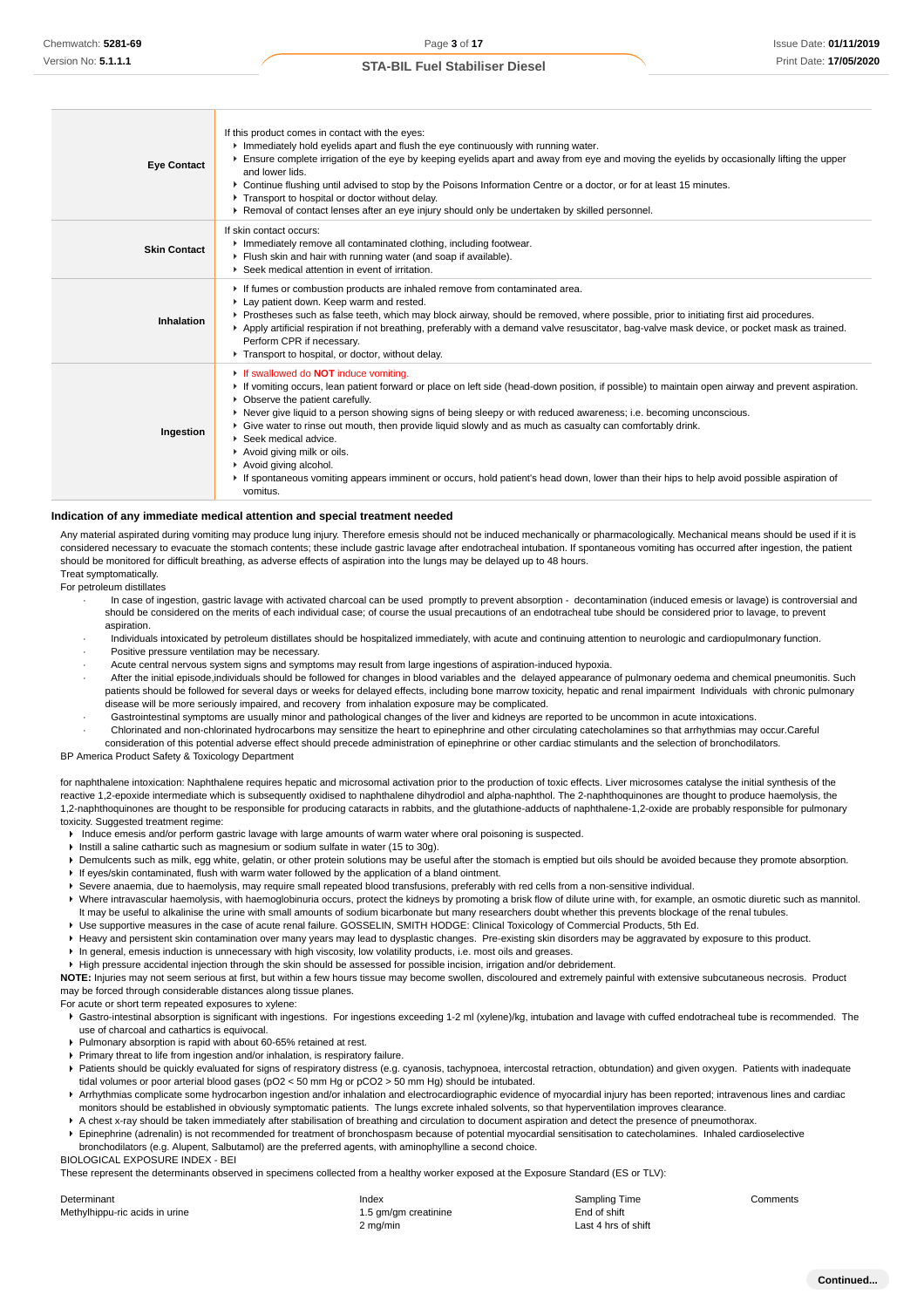# **SECTION 5 FIREFIGHTING MEASURES**

### **Extinguishing media**

- Foam.
- ▶ Dry chemical powder.
- $\blacktriangleright$  BCF (where regulations permit).
- Carbon dioxide.
- Water spray or fog Large fires only.

### **Special hazards arising from the substrate or mixture**

| <b>Fire Incompatibility</b>    | ► Avoid contamination with oxidising agents i.e. nitrates, oxidising acids, chlorine bleaches, pool chlorine etc. as ignition may result                                                                                                                                                                                                                                                                                                                                                                                                                                                                                                                     |  |  |
|--------------------------------|--------------------------------------------------------------------------------------------------------------------------------------------------------------------------------------------------------------------------------------------------------------------------------------------------------------------------------------------------------------------------------------------------------------------------------------------------------------------------------------------------------------------------------------------------------------------------------------------------------------------------------------------------------------|--|--|
| <b>Advice for firefighters</b> |                                                                                                                                                                                                                                                                                                                                                                                                                                                                                                                                                                                                                                                              |  |  |
| <b>Fire Fighting</b>           | Alert Fire Brigade and tell them location and nature of hazard.<br>• May be violently or explosively reactive.<br>▶ Wear breathing apparatus plus protective gloves.<br>▶ Prevent, by any means available, spillage from entering drains or water course.<br>If safe, switch off electrical equipment until vapour fire hazard removed.<br>► Use water delivered as a fine spray to control fire and cool adjacent area.<br>Avoid spraying water onto liquid pools.<br>DO NOT approach containers suspected to be hot.<br>Cool fire exposed containers with water spray from a protected location.<br>If safe to do so, remove containers from path of fire. |  |  |
| <b>Fire/Explosion Hazard</b>   | Liquid and vapour are flammable.<br>• Moderate fire hazard when exposed to heat or flame.<br>• Vapour forms an explosive mixture with air.<br>• Moderate explosion hazard when exposed to heat or flame.<br>▶ Vapour may travel a considerable distance to source of ignition.<br>► Heating may cause expansion or decomposition leading to violent rupture of containers.<br>• On combustion, may emit toxic fumes of carbon monoxide (CO).<br>Combustion products include:<br>carbon dioxide (CO2)<br>nitrogen oxides (NOx)<br>other pyrolysis products typical of burning organic material.                                                               |  |  |
| <b>HAZCHEM</b>                 | $-3Y$                                                                                                                                                                                                                                                                                                                                                                                                                                                                                                                                                                                                                                                        |  |  |

# **SECTION 6 ACCIDENTAL RELEASE MEASURES**

### **Personal precautions, protective equipment and emergency procedures**

See section 8

## **Environmental precautions**

See section 12

# **Methods and material for containment and cleaning up**

| <b>Minor Spills</b> | Remove all ignition sources.<br>• Clean up all spills immediately.<br>Avoid breathing vapours and contact with skin and eyes.<br>• Control personal contact with the substance, by using protective equipment.<br>▶ Contain and absorb small quantities with vermiculite or other absorbent material.<br>$\triangleright$ Wipe up.<br>▶ Collect residues in a flammable waste container.                                                                                                                                                                                                                                                                                                                                                                                                                                                                                                                                                                                                                       |
|---------------------|----------------------------------------------------------------------------------------------------------------------------------------------------------------------------------------------------------------------------------------------------------------------------------------------------------------------------------------------------------------------------------------------------------------------------------------------------------------------------------------------------------------------------------------------------------------------------------------------------------------------------------------------------------------------------------------------------------------------------------------------------------------------------------------------------------------------------------------------------------------------------------------------------------------------------------------------------------------------------------------------------------------|
|                     | Slippery when spilt.                                                                                                                                                                                                                                                                                                                                                                                                                                                                                                                                                                                                                                                                                                                                                                                                                                                                                                                                                                                           |
| <b>Major Spills</b> | Slippery when spilt.<br>Clear area of personnel and move upwind.<br>Alert Fire Brigade and tell them location and nature of hazard.<br>• May be violently or explosively reactive.<br>▶ Wear breathing apparatus plus protective gloves.<br>▶ Prevent, by any means available, spillage from entering drains or water course.<br>• Consider evacuation (or protect in place).<br>▶ No smoking, naked lights or ignition sources.<br>Increase ventilation.<br>Stop leak if safe to do so.<br>• Water spray or fog may be used to disperse /absorb vapour.<br>Contain spill with sand, earth or vermiculite.<br>Use only spark-free shovels and explosion proof equipment.<br>• Collect recoverable product into labelled containers for recycling.<br>Absorb remaining product with sand, earth or vermiculite.<br>Collect solid residues and seal in labelled drums for disposal.<br>▶ Wash area and prevent runoff into drains.<br>If contamination of drains or waterways occurs, advise emergency services. |

Personal Protective Equipment advice is contained in Section 8 of the SDS.

# **SECTION 7 HANDLING AND STORAGE**

| sare<br>, nangung<br>ю |  |                                                                              |
|------------------------|--|------------------------------------------------------------------------------|
|                        |  | Containers, aven those that have been amptied move contain ovalesive vanours |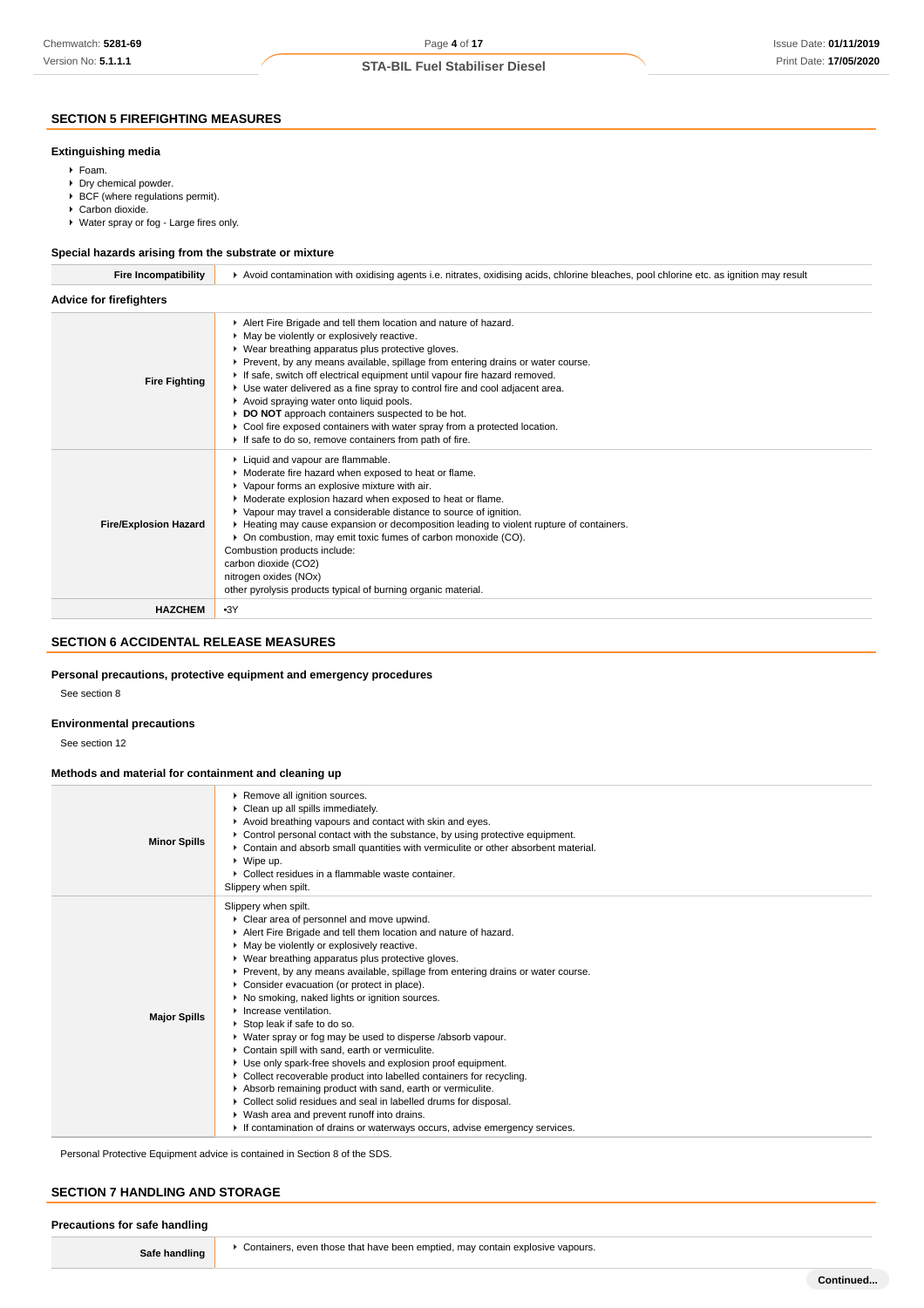|                          | ▶ Do NOT cut, drill, grind, weld or perform similar operations on or near containers.<br>DO NOT allow clothing wet with material to stay in contact with skin<br>Avoid all personal contact, including inhalation.<br>▶ Wear protective clothing when risk of overexposure occurs.<br>▶ Use in a well-ventilated area.<br>Prevent concentration in hollows and sumps.<br>DO NOT enter confined spaces until atmosphere has been checked.<br>Avoid smoking, naked lights or ignition sources.<br>Avoid generation of static electricity.<br>DO NOT use plastic buckets.<br>Earth all lines and equipment.<br>• Use spark-free tools when handling.<br>Avoid contact with incompatible materials.<br>Vhen handling, DO NOT eat, drink or smoke.<br>▶ Keep containers securely sealed when not in use.<br>Avoid physical damage to containers.<br>Always wash hands with soap and water after handling.<br>▶ Work clothes should be laundered separately.<br>• Use good occupational work practice.<br>▶ Observe manufacturer's storage and handling recommendations contained within this SDS.                                                                                                                                                                                                                                                                                                                                                                                                                                                                                                                                                                                                                                                                                                                                                                                                               |
|--------------------------|------------------------------------------------------------------------------------------------------------------------------------------------------------------------------------------------------------------------------------------------------------------------------------------------------------------------------------------------------------------------------------------------------------------------------------------------------------------------------------------------------------------------------------------------------------------------------------------------------------------------------------------------------------------------------------------------------------------------------------------------------------------------------------------------------------------------------------------------------------------------------------------------------------------------------------------------------------------------------------------------------------------------------------------------------------------------------------------------------------------------------------------------------------------------------------------------------------------------------------------------------------------------------------------------------------------------------------------------------------------------------------------------------------------------------------------------------------------------------------------------------------------------------------------------------------------------------------------------------------------------------------------------------------------------------------------------------------------------------------------------------------------------------------------------------------------------------------------------------------------------------------------------------------|
| <b>Other information</b> | Atmosphere should be regularly checked against established exposure standards to ensure safe working conditions.<br>Store in original containers in approved flammable liquid storage area.<br>Store away from incompatible materials in a cool, dry, well-ventilated area.<br>DO NOT store in pits, depressions, basements or areas where vapours may be trapped.<br>▶ No smoking, naked lights, heat or ignition sources.<br>► Storage areas should be clearly identified, well illuminated, clear of obstruction and accessible only to trained and authorised personnel -<br>adequate security must be provided so that unauthorised personnel do not have access.<br>▶ Store according to applicable regulations for flammable materials for storage tanks, containers, piping, buildings, rooms, cabinets, allowable<br>quantities and minimum storage distances.<br>▶ Use non-sparking ventilation systems, approved explosion proof equipment and intrinsically safe electrical systems.<br>► Have appropriate extinguishing capability in storage area (e.g. portable fire extinguishers - dry chemical, foam or carbon dioxide) and<br>flammable gas detectors.<br>▶ Keep adsorbents for leaks and spills readily available.<br>Protect containers against physical damage and check regularly for leaks.<br>▶ Observe manufacturer's storage and handling recommendations contained within this SDS.<br>In addition, for tank storages (where appropriate):<br>Store in grounded, properly designed and approved vessels and away from incompatible materials.<br>► For bulk storages, consider use of floating roof or nitrogen blanketed vessels; where venting to atmosphere is possible, equip storage tank<br>vents with flame arrestors; inspect tank vents during winter conditions for vapour/ ice build-up.<br>Storage tanks should be above ground and diked to hold entire contents. |

## **Conditions for safe storage, including any incompatibilities**

⊣

| Suitable container      | Packing as supplied by manufacturer.<br>• Plastic containers may only be used if approved for flammable liquid.<br>• Check that containers are clearly labelled and free from leaks.<br>▶ For low viscosity materials (i) : Drums and jerry cans must be of the non-removable head type. (ii) : Where a can is to be used as an inner<br>package, the can must have a screwed enclosure.<br>For materials with a viscosity of at least 2680 cSt. (23 deg. C)<br>For manufactured product having a viscosity of at least 250 cSt. (23 deg. C)<br>► Manufactured product that requires stirring before use and having a viscosity of at least 20 cSt (25 deg. C): (i) Removable head packaging;<br>(ii) Cans with friction closures and (iii) low pressure tubes and cartridges may be used.<br>▶ Where combination packages are used, and the inner packages are of glass, there must be sufficient inert cushioning material in contact with<br>inner and outer packages<br>In addition, where inner packagings are glass and contain liquids of packing group I there must be sufficient inert absorbent to absorb any<br>spillage, unless the outer packaging is a close fitting moulded plastic box and the substances are not incompatible with the plastic. |
|-------------------------|------------------------------------------------------------------------------------------------------------------------------------------------------------------------------------------------------------------------------------------------------------------------------------------------------------------------------------------------------------------------------------------------------------------------------------------------------------------------------------------------------------------------------------------------------------------------------------------------------------------------------------------------------------------------------------------------------------------------------------------------------------------------------------------------------------------------------------------------------------------------------------------------------------------------------------------------------------------------------------------------------------------------------------------------------------------------------------------------------------------------------------------------------------------------------------------------------------------------------------------------------------------|
| Storage incompatibility | Avoid reaction with oxidising agents                                                                                                                                                                                                                                                                                                                                                                                                                                                                                                                                                                                                                                                                                                                                                                                                                                                                                                                                                                                                                                                                                                                                                                                                                             |
|                         |                                                                                                                                                                                                                                                                                                                                                                                                                                                                                                                                                                                                                                                                                                                                                                                                                                                                                                                                                                                                                                                                                                                                                                                                                                                                  |

**X** — Must not be stored together<br>**0** — May be stored together with

**0** — May be stored together with specific preventions<br>  $\div$  — May be stored together  $-$  May be stored together

# **SECTION 8 EXPOSURE CONTROLS / PERSONAL PROTECTION**

+ X + X + + +

### **Control parameters**

### **OCCUPATIONAL EXPOSURE LIMITS (OEL)**

### **INGREDIENT DATA**

| Source                       | Ingredient                                             | <b>Material name</b>           | <b>TWA</b>             | <b>STEL</b>            | Peak             | <b>Notes</b>     |
|------------------------------|--------------------------------------------------------|--------------------------------|------------------------|------------------------|------------------|------------------|
| Australia Exposure Standards | naphthenic distillate, light,<br>hydrotreated (severe) | Oil mist, refined<br>mineral   | $5 \text{ mg/m}$       | Not Available          | Not<br>Available | Not<br>Available |
| Australia Exposure Standards | xvlene                                                 | Xylene (o-, m-, p-<br>isomers) | 80 ppm / 350<br>mq/m3  | 655 mg/m3 / 150<br>ppm | Not<br>Available | Not<br>Available |
| Australia Exposure Standards | naphthalene                                            | Naphthalene                    | 10 ppm $/52$<br>mq/m3  | 79 mg/m3 / 15<br>ppm   | Not<br>Available | Not<br>Available |
| Australia Exposure Standards | ethylbenzene                                           | Ethyl benzene                  | 100 ppm / 434<br>mq/m3 | 543 mg/m3 / 125<br>ppm | Not<br>Available | Not<br>Available |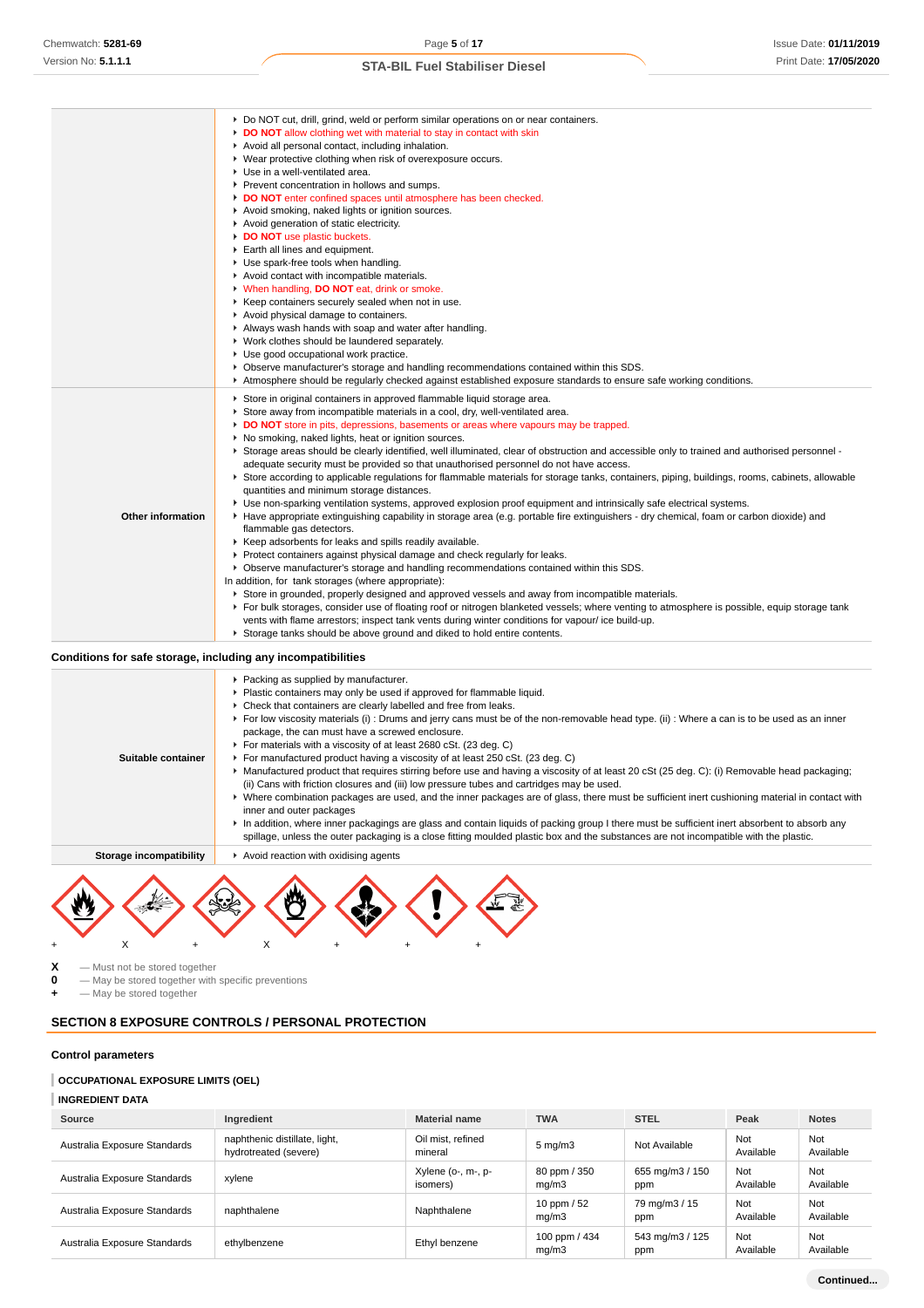| <b>EMERGENCY LIMITS</b> |
|-------------------------|
|-------------------------|

| Ingredient                                             | <b>Material name</b>                                                                                                                                                                                                                                                                                                                                                                                                                                                                 | TEEL-1           | TEEL-2           | TEEL-3           |
|--------------------------------------------------------|--------------------------------------------------------------------------------------------------------------------------------------------------------------------------------------------------------------------------------------------------------------------------------------------------------------------------------------------------------------------------------------------------------------------------------------------------------------------------------------|------------------|------------------|------------------|
| naphthenic distillate, light,<br>hydrotreated (severe) | Petroleum distillates; petroleum ether; includes clay-treated light naphthenic [64742-45-6]; low boiling<br>[68477-31-6]; petroleum extracts [64742-06-9]; petroleum base oil [64742-46-7]; petroleum 50 thinner,<br>petroleum spirits [64475-85-0], Soltrol, VM&P naphtha [8032-32-4]; Ligroine, and paint solvent;<br>petroleum paraffins C5-C20 [64771-72-8]; hydrotreated light naphthenic [64742-53-6]; solvent refined<br>light naphthenic [64741-97-5]; and machine coolant 1 | 1,100<br>mq/m3   | 1.800<br>mq/m3   | 40,000<br>mq/m3  |
| xylene                                                 | Xylenes                                                                                                                                                                                                                                                                                                                                                                                                                                                                              | Not<br>Available | Not<br>Available | Not<br>Available |
| naphthalene                                            | Naphthalene                                                                                                                                                                                                                                                                                                                                                                                                                                                                          | 15 ppm           | 83 ppm           | 500 ppm          |
| ethylbenzene                                           | Ethyl benzene                                                                                                                                                                                                                                                                                                                                                                                                                                                                        | Not<br>Available | Not<br>Available | Not<br>Available |
| 1,2,4-trimethyl benzene                                | Permafluor E+                                                                                                                                                                                                                                                                                                                                                                                                                                                                        | 140<br>mq/m3     | 360<br>mq/m3     | 2,200<br>mq/m3   |
| 1,2,4-trimethyl benzene                                | Trimethylbenzene, 1,2,4-; (Pseudocumene)                                                                                                                                                                                                                                                                                                                                                                                                                                             | Not<br>Available | Not<br>Available | 480 ppm          |

| Ingredient                                             | <b>Original IDLH</b> | <b>Revised IDLH</b> |
|--------------------------------------------------------|----------------------|---------------------|
| naphthenic distillate, light,<br>hydrotreated (severe) | 2,500 mg/m3          | Not Available       |
| xylene                                                 | 900 ppm              | Not Available       |
| solvent naphtha petroleum,<br>heavy aromatic           | Not Available        | Not Available       |
| naphthalene                                            | 250 ppm              | Not Available       |
| ethylbenzene                                           | 800 ppm              | Not Available       |
| 1,2,4-trimethyl benzene                                | Not Available        | Not Available       |

### **OCCUPATIONAL EXPOSURE BANDING**

| Ingredient              | <b>Occupational Exposure Band Rating</b>                                                                                                                                                                                                                                                                                                                                 | <b>Occupational Exposure Band Limit</b> |
|-------------------------|--------------------------------------------------------------------------------------------------------------------------------------------------------------------------------------------------------------------------------------------------------------------------------------------------------------------------------------------------------------------------|-----------------------------------------|
| 1,2,4-trimethyl benzene |                                                                                                                                                                                                                                                                                                                                                                          | $\leq 0.1$ ppm                          |
| Notes:                  | Occupational exposure banding is a process of assigning chemicals into specific categories or bands based on a chemical's potency and the<br>adverse health outcomes associated with exposure. The output of this process is an occupational exposure band (OEB), which corresponds to a<br>range of exposure concentrations that are expected to protect worker health. |                                         |

### **MATERIAL DATA**

NOTE H: Special requirements exist in relation to classification and labelling of this substance. This note applies to certain coal- and oil -derived substances and to certain entries for groups of substances in Annex VI. European Union (EU) List of harmonised classification and labelling hazardous substances, Table 3.1, Annex VI, Regulation (EC) No 1272/2008 (CLP) - up to the latest ATP

NOTE L: The classification as a carcinogen need not apply if it can be shown that the substance contains less than 3% DMSO extract as measured by IP 346. European Union (EU) List of harmonised classification and labelling hazardous substances, Table 3.1, Annex VI, Regulation (EC) No 1272/2008 (CLP) - up to the latest ATP

### **Exposure controls**

|                                     | Engineering controls are used to remove a hazard or place a barrier between the worker and the hazard. Well-designed engineering controls can<br>be highly effective in protecting workers and will typically be independent of worker interactions to provide this high level of protection.<br>The basic types of engineering controls are:<br>Process controls which involve changing the way a job activity or process is done to reduce the risk.<br>Enclosure and/or isolation of emission source which keeps a selected hazard "physically" away from the worker and ventilation that strategically<br>"adds" and "removes" air in the work environment. Ventilation can remove or dilute an air contaminant if designed properly. The design of a<br>ventilation system must match the particular process and chemical or contaminant in use.<br>Employers may need to use multiple types of controls to prevent employee overexposure.<br>For flammable liquids and flammable gases, local exhaust ventilation or a process enclosure ventilation system may be required. Ventilation<br>equipment should be explosion-resistant.<br>Air contaminants generated in the workplace possess varying "escape" velocities which, in turn, determine the "capture velocities" of fresh<br>circulating air required to effectively remove the contaminant. |                                                                                                                                                                                                                                                                                                   |                                           |
|-------------------------------------|--------------------------------------------------------------------------------------------------------------------------------------------------------------------------------------------------------------------------------------------------------------------------------------------------------------------------------------------------------------------------------------------------------------------------------------------------------------------------------------------------------------------------------------------------------------------------------------------------------------------------------------------------------------------------------------------------------------------------------------------------------------------------------------------------------------------------------------------------------------------------------------------------------------------------------------------------------------------------------------------------------------------------------------------------------------------------------------------------------------------------------------------------------------------------------------------------------------------------------------------------------------------------------------------------------------------------------------------------------------|---------------------------------------------------------------------------------------------------------------------------------------------------------------------------------------------------------------------------------------------------------------------------------------------------|-------------------------------------------|
|                                     | Type of Contaminant:                                                                                                                                                                                                                                                                                                                                                                                                                                                                                                                                                                                                                                                                                                                                                                                                                                                                                                                                                                                                                                                                                                                                                                                                                                                                                                                                         |                                                                                                                                                                                                                                                                                                   | Air Speed:                                |
| Appropriate engineering<br>controls | solvent, vapours, degreasing etc., evaporating from tank (in still air).                                                                                                                                                                                                                                                                                                                                                                                                                                                                                                                                                                                                                                                                                                                                                                                                                                                                                                                                                                                                                                                                                                                                                                                                                                                                                     |                                                                                                                                                                                                                                                                                                   | $0.25 - 0.5$ m/s<br>$(50-100)$<br>f/min.) |
|                                     | aerosols, fumes from pouring operations, intermittent container filling, low speed conveyer transfers, welding, spray drift,<br>plating acid fumes, pickling (released at low velocity into zone of active generation)                                                                                                                                                                                                                                                                                                                                                                                                                                                                                                                                                                                                                                                                                                                                                                                                                                                                                                                                                                                                                                                                                                                                       |                                                                                                                                                                                                                                                                                                   |                                           |
|                                     | $1-2.5$ m/s<br>direct spray, spray painting in shallow booths, drum filling, conveyer loading, crusher dusts, gas discharge (active<br>$(200 - 500)$<br>generation into zone of rapid air motion)<br>f/min.)                                                                                                                                                                                                                                                                                                                                                                                                                                                                                                                                                                                                                                                                                                                                                                                                                                                                                                                                                                                                                                                                                                                                                 |                                                                                                                                                                                                                                                                                                   |                                           |
|                                     | Within each range the appropriate value depends on:                                                                                                                                                                                                                                                                                                                                                                                                                                                                                                                                                                                                                                                                                                                                                                                                                                                                                                                                                                                                                                                                                                                                                                                                                                                                                                          |                                                                                                                                                                                                                                                                                                   |                                           |
|                                     | Lower end of the range                                                                                                                                                                                                                                                                                                                                                                                                                                                                                                                                                                                                                                                                                                                                                                                                                                                                                                                                                                                                                                                                                                                                                                                                                                                                                                                                       | Upper end of the range                                                                                                                                                                                                                                                                            |                                           |
|                                     | 1: Room air currents minimal or favourable to capture                                                                                                                                                                                                                                                                                                                                                                                                                                                                                                                                                                                                                                                                                                                                                                                                                                                                                                                                                                                                                                                                                                                                                                                                                                                                                                        | 1: Disturbing room air currents                                                                                                                                                                                                                                                                   |                                           |
|                                     | 2: Contaminants of low toxicity or of nuisance value only.                                                                                                                                                                                                                                                                                                                                                                                                                                                                                                                                                                                                                                                                                                                                                                                                                                                                                                                                                                                                                                                                                                                                                                                                                                                                                                   | 2: Contaminants of high toxicity                                                                                                                                                                                                                                                                  |                                           |
|                                     | 3: Intermittent, low production.                                                                                                                                                                                                                                                                                                                                                                                                                                                                                                                                                                                                                                                                                                                                                                                                                                                                                                                                                                                                                                                                                                                                                                                                                                                                                                                             | 3: High production, heavy use                                                                                                                                                                                                                                                                     |                                           |
|                                     | 4: Large hood or large air mass in motion                                                                                                                                                                                                                                                                                                                                                                                                                                                                                                                                                                                                                                                                                                                                                                                                                                                                                                                                                                                                                                                                                                                                                                                                                                                                                                                    | 4: Small hood-local control only                                                                                                                                                                                                                                                                  |                                           |
|                                     |                                                                                                                                                                                                                                                                                                                                                                                                                                                                                                                                                                                                                                                                                                                                                                                                                                                                                                                                                                                                                                                                                                                                                                                                                                                                                                                                                              | Simple theory shows that air velocity falls rapidly with distance away from the opening of a simple extraction pipe. Velocity generally decreases<br>with the square of distance from the extraction point (in simple cases). Therefore the air speed at the extraction point should be adjusted, |                                           |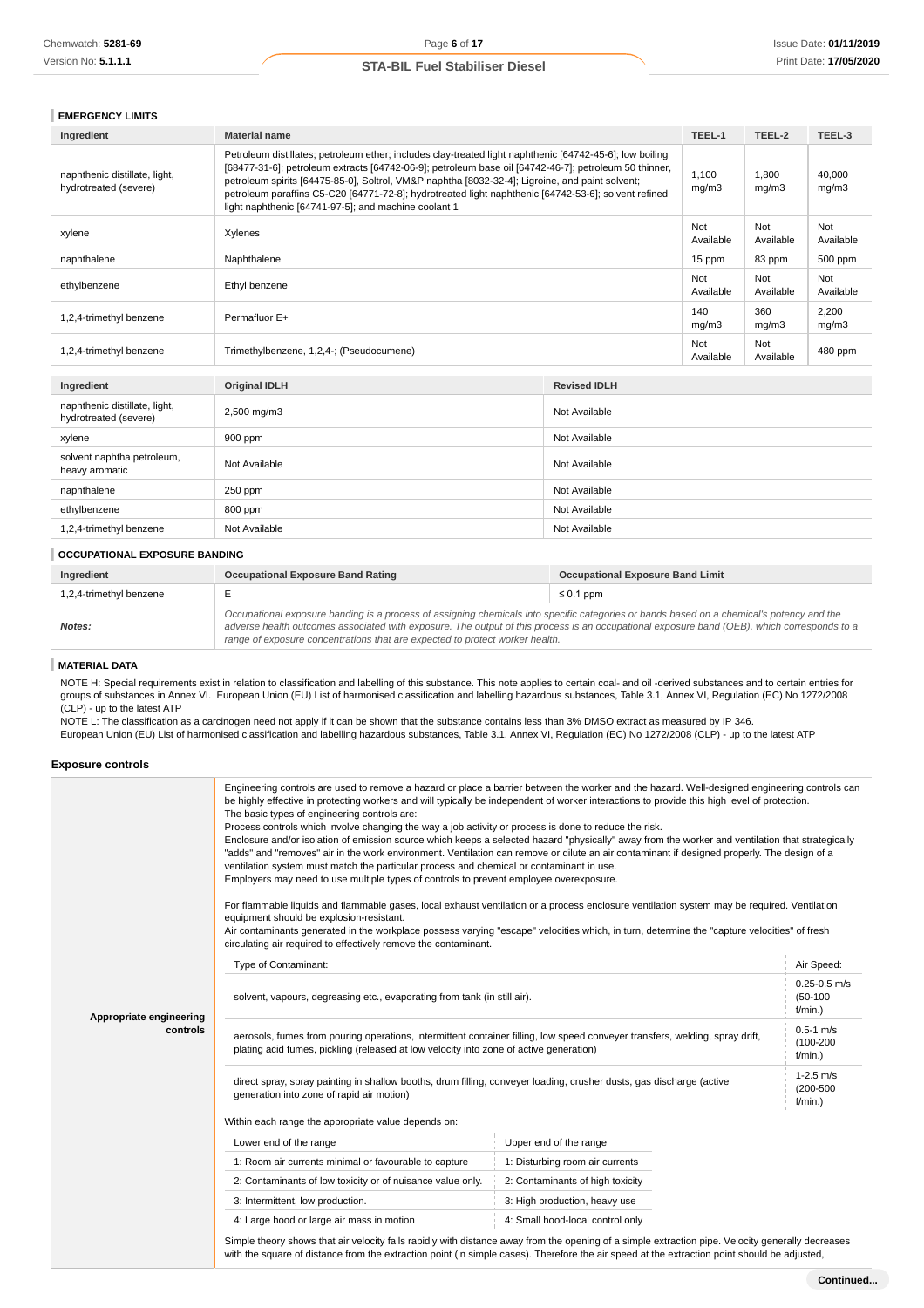|                                                                                                                                                                                                                                                                                                                                                                                                                                                                                                                                                                                                                                                                                                                                                                                                                                                                                                                                                                                                                                                                                                                                                                                                                                                                                                                                                                                                                                                                                                                                                                                                                                                                                                                                                                                                                                                                                                                                                                                                                                                                                                                                                                                                                                                                                                                                                                                                                                                                                                                                                                                                                                                                                                                                                                                                                                                                                                                                                                                                                                                                                                                                                                                                                                                                                                                                                                                                                                                                                                                                                                                                                                                                                                                                                                                                                                                                                                                                                                                              | accordingly, after reference to distance from the contaminating source. The air velocity at the extraction fan, for example, should be a minimum of<br>1-2 m/s (200-400 f/min.) for extraction of solvents generated in a tank 2 meters distant from the extraction point. Other mechanical<br>considerations, producing performance deficits within the extraction apparatus, make it essential that theoretical air velocities are multiplied by<br>factors of 10 or more when extraction systems are installed or used.                                                                                                                                                                                                                                                                                                                                                                                                                                                                                                                                                                                                               |
|----------------------------------------------------------------------------------------------------------------------------------------------------------------------------------------------------------------------------------------------------------------------------------------------------------------------------------------------------------------------------------------------------------------------------------------------------------------------------------------------------------------------------------------------------------------------------------------------------------------------------------------------------------------------------------------------------------------------------------------------------------------------------------------------------------------------------------------------------------------------------------------------------------------------------------------------------------------------------------------------------------------------------------------------------------------------------------------------------------------------------------------------------------------------------------------------------------------------------------------------------------------------------------------------------------------------------------------------------------------------------------------------------------------------------------------------------------------------------------------------------------------------------------------------------------------------------------------------------------------------------------------------------------------------------------------------------------------------------------------------------------------------------------------------------------------------------------------------------------------------------------------------------------------------------------------------------------------------------------------------------------------------------------------------------------------------------------------------------------------------------------------------------------------------------------------------------------------------------------------------------------------------------------------------------------------------------------------------------------------------------------------------------------------------------------------------------------------------------------------------------------------------------------------------------------------------------------------------------------------------------------------------------------------------------------------------------------------------------------------------------------------------------------------------------------------------------------------------------------------------------------------------------------------------------------------------------------------------------------------------------------------------------------------------------------------------------------------------------------------------------------------------------------------------------------------------------------------------------------------------------------------------------------------------------------------------------------------------------------------------------------------------------------------------------------------------------------------------------------------------------------------------------------------------------------------------------------------------------------------------------------------------------------------------------------------------------------------------------------------------------------------------------------------------------------------------------------------------------------------------------------------------------------------------------------------------------------------------------------------------|------------------------------------------------------------------------------------------------------------------------------------------------------------------------------------------------------------------------------------------------------------------------------------------------------------------------------------------------------------------------------------------------------------------------------------------------------------------------------------------------------------------------------------------------------------------------------------------------------------------------------------------------------------------------------------------------------------------------------------------------------------------------------------------------------------------------------------------------------------------------------------------------------------------------------------------------------------------------------------------------------------------------------------------------------------------------------------------------------------------------------------------|
| <b>Personal protection</b>                                                                                                                                                                                                                                                                                                                                                                                                                                                                                                                                                                                                                                                                                                                                                                                                                                                                                                                                                                                                                                                                                                                                                                                                                                                                                                                                                                                                                                                                                                                                                                                                                                                                                                                                                                                                                                                                                                                                                                                                                                                                                                                                                                                                                                                                                                                                                                                                                                                                                                                                                                                                                                                                                                                                                                                                                                                                                                                                                                                                                                                                                                                                                                                                                                                                                                                                                                                                                                                                                                                                                                                                                                                                                                                                                                                                                                                                                                                                                                   |                                                                                                                                                                                                                                                                                                                                                                                                                                                                                                                                                                                                                                                                                                                                                                                                                                                                                                                                                                                                                                                                                                                                          |
| Eye and face protection                                                                                                                                                                                                                                                                                                                                                                                                                                                                                                                                                                                                                                                                                                                                                                                                                                                                                                                                                                                                                                                                                                                                                                                                                                                                                                                                                                                                                                                                                                                                                                                                                                                                                                                                                                                                                                                                                                                                                                                                                                                                                                                                                                                                                                                                                                                                                                                                                                                                                                                                                                                                                                                                                                                                                                                                                                                                                                                                                                                                                                                                                                                                                                                                                                                                                                                                                                                                                                                                                                                                                                                                                                                                                                                                                                                                                                                                                                                                                                      | Safety glasses with side shields.<br>▶ Chemical goggles.<br>▶ Contact lenses may pose a special hazard; soft contact lenses may absorb and concentrate irritants. A written policy document, describing<br>the wearing of lenses or restrictions on use, should be created for each workplace or task. This should include a review of lens absorption<br>and adsorption for the class of chemicals in use and an account of injury experience. Medical and first-aid personnel should be trained in<br>their removal and suitable equipment should be readily available. In the event of chemical exposure, begin eye irrigation immediately and<br>remove contact lens as soon as practicable. Lens should be removed at the first signs of eye redness or irritation - lens should be removed in<br>a clean environment only after workers have washed hands thoroughly. [CDC NIOSH Current Intelligence Bulletin 59], [AS/NZS 1336 or<br>national equivalent]                                                                                                                                                                        |
| <b>Skin protection</b>                                                                                                                                                                                                                                                                                                                                                                                                                                                                                                                                                                                                                                                                                                                                                                                                                                                                                                                                                                                                                                                                                                                                                                                                                                                                                                                                                                                                                                                                                                                                                                                                                                                                                                                                                                                                                                                                                                                                                                                                                                                                                                                                                                                                                                                                                                                                                                                                                                                                                                                                                                                                                                                                                                                                                                                                                                                                                                                                                                                                                                                                                                                                                                                                                                                                                                                                                                                                                                                                                                                                                                                                                                                                                                                                                                                                                                                                                                                                                                       | See Hand protection below                                                                                                                                                                                                                                                                                                                                                                                                                                                                                                                                                                                                                                                                                                                                                                                                                                                                                                                                                                                                                                                                                                                |
| ▶ Wear chemical protective gloves, e.g. PVC.<br>▶ Wear safety footwear or safety gumboots, e.g. Rubber<br>NOTE:<br>The material may produce skin sensitisation in predisposed individuals. Care must be taken, when removing gloves and other protective<br>equipment, to avoid all possible skin contact.<br>▶ Contaminated leather items, such as shoes, belts and watch-bands should be removed and destroyed.<br>The selection of suitable gloves does not only depend on the material, but also on further marks of quality which vary from manufacturer to<br>manufacturer. Where the chemical is a preparation of several substances, the resistance of the glove material can not be calculated in advance<br>and has therefore to be checked prior to the application.<br>The exact break through time for substances has to be obtained from the manufacturer of the protective gloves and has to be observed when<br>making a final choice.<br>Personal hygiene is a key element of effective hand care. Gloves must only be worn on clean hands. After using gloves, hands should be<br>washed and dried thoroughly. Application of a non-perfumed moisturiser is recommended.<br>Suitability and durability of glove type is dependent on usage. Important factors in the selection of gloves include:<br>frequency and duration of contact,<br>chemical resistance of glove material,<br>glove thickness and<br>dexterity<br>Select gloves tested to a relevant standard (e.g. Europe EN 374, US F739, AS/NZS 2161.1 or national equivalent).<br>When prolonged or frequently repeated contact may occur, a glove with a protection class of 5 or higher (breakthrough time<br>greater than 240 minutes according to EN 374, AS/NZS 2161.10.1 or national equivalent) is recommended.<br>When only brief contact is expected, a glove with a protection class of 3 or higher (breakthrough time greater than 60 minutes<br>according to EN 374, AS/NZS 2161.10.1 or national equivalent) is recommended.<br>Hands/feet protection<br>Some glove polymer types are less affected by movement and this should be taken into account when considering gloves for<br>long-term use.<br>Contaminated gloves should be replaced.<br>As defined in ASTM F-739-96 in any application, gloves are rated as:<br>Excellent when breakthrough time > 480 min<br>Good when breakthrough time > 20 min<br>Fair when breakthrough time < 20 min<br>Poor when glove material degrades<br>For general applications, gloves with a thickness typically greater than 0.35 mm, are recommended.<br>It should be emphasised that glove thickness is not necessarily a good predictor of glove resistance to a specific chemical, as the permeation<br>efficiency of the glove will be dependent on the exact composition of the glove material. Therefore, glove selection should also be based on<br>consideration of the task requirements and knowledge of breakthrough times.<br>Glove thickness may also vary depending on the glove manufacturer, the glove type and the glove model. Therefore, the manufacturers'<br>technical data should always be taken into account to ensure selection of the most appropriate glove for the task.<br>Note: Depending on the activity being conducted, gloves of varying thickness may be required for specific tasks. For example:<br>Thinner gloves (down to 0.1 mm or less) may be required where a high degree of manual dexterity is needed. However, these<br>gloves are only likely to give short duration protection and would normally be just for single use applications, then disposed of.<br>Thicker gloves (up to 3 mm or more) may be required where there is a mechanical (as well as a chemical) risk i.e. where there is<br>abrasion or puncture potential<br>Gloves must only be worn on clean hands. After using gloves, hands should be washed and dried thoroughly. Application of a non-perfumed<br>moisturiser is recommended. |                                                                                                                                                                                                                                                                                                                                                                                                                                                                                                                                                                                                                                                                                                                                                                                                                                                                                                                                                                                                                                                                                                                                          |
| <b>Body protection</b>                                                                                                                                                                                                                                                                                                                                                                                                                                                                                                                                                                                                                                                                                                                                                                                                                                                                                                                                                                                                                                                                                                                                                                                                                                                                                                                                                                                                                                                                                                                                                                                                                                                                                                                                                                                                                                                                                                                                                                                                                                                                                                                                                                                                                                                                                                                                                                                                                                                                                                                                                                                                                                                                                                                                                                                                                                                                                                                                                                                                                                                                                                                                                                                                                                                                                                                                                                                                                                                                                                                                                                                                                                                                                                                                                                                                                                                                                                                                                                       | See Other protection below                                                                                                                                                                                                                                                                                                                                                                                                                                                                                                                                                                                                                                                                                                                                                                                                                                                                                                                                                                                                                                                                                                               |
| Other protection                                                                                                                                                                                                                                                                                                                                                                                                                                                                                                                                                                                                                                                                                                                                                                                                                                                                                                                                                                                                                                                                                                                                                                                                                                                                                                                                                                                                                                                                                                                                                                                                                                                                                                                                                                                                                                                                                                                                                                                                                                                                                                                                                                                                                                                                                                                                                                                                                                                                                                                                                                                                                                                                                                                                                                                                                                                                                                                                                                                                                                                                                                                                                                                                                                                                                                                                                                                                                                                                                                                                                                                                                                                                                                                                                                                                                                                                                                                                                                             | • Overalls.<br>PVC Apron.<br>▶ PVC protective suit may be required if exposure severe.<br>$\blacktriangleright$ Eyewash unit.<br>Ensure there is ready access to a safety shower.<br>▶ Some plastic personal protective equipment (PPE) (e.g. gloves, aprons, overshoes) are not recommended as they may produce static<br>electricity.<br>For large scale or continuous use wear tight-weave non-static clothing (no metallic fasteners, cuffs or pockets).<br>▶ Non sparking safety or conductive footwear should be considered. Conductive footwear describes a boot or shoe with a sole made from a<br>conductive compound chemically bound to the bottom components, for permanent control to electrically ground the foot an shall dissipate<br>static electricity from the body to reduce the possibility of ignition of volatile compounds. Electrical resistance must range between 0 to<br>500,000 ohms. Conductive shoes should be stored in lockers close to the room in which they are worn. Personnel who have been issued<br>conductive footwear should not wear them from their place of work to their homes and return. |

# **Recommended material(s)**

### **GLOVE SELECTION INDEX**

Glove selection is based on a modified presentation of the:  **"Forsberg Clothing Performance Index".**

# Type A-P Filter of sufficient capacity. (AS/NZS 1716 & 1715, EN 143:2000 & 149:2001,

**Respiratory protection**

ANSI Z88 or national equivalent)

Where the concentration of gas/particulates in the breathing zone, approaches or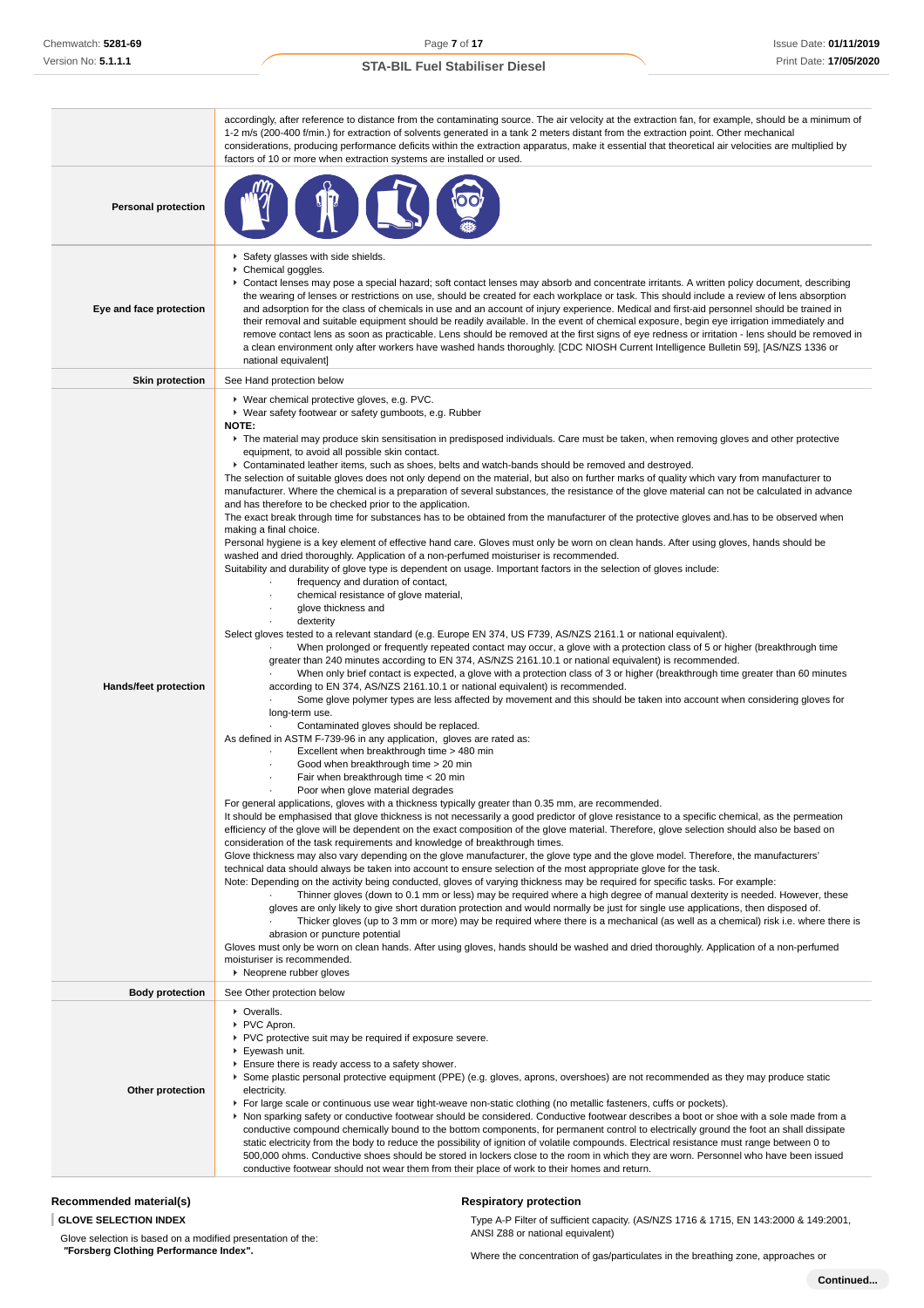The effect(s) of the following substance(s) are taken into account in the **computergenerated** selection: STA-BIL Fuel Stabiliser Diesel

| <b>Material</b>       | <b>CPI</b> |
|-----------------------|------------|
| <b>TEFLON</b>         | A          |
| <b>BUTYL</b>          | C          |
| <b>BUTYL/NEOPRENE</b> | C          |
| <b>HYPALON</b>        | C          |
| NAT+NEOPR+NITRILE     | C          |
| NATURAL+NEOPRENE      | C          |
| <b>NEOPRENE</b>       | C          |
| NEOPRENE/NATURAL      | C          |
| <b>NITRILE</b>        | C          |
| NITRILE+PVC           | C          |
| PE/EVAL/PE            | C          |
| <b>PVA</b>            | C          |
| <b>PVC</b>            | C          |
| PVDC/PE/PVDC          | C          |
| <b>VITON</b>          | C          |

\* CPI - Chemwatch Performance Index

A: Best Selection

B: Satisfactory; may degrade after 4 hours continuous immersion

C: Poor to Dangerous Choice for other than short term immersion

**NOTE**: As a series of factors will influence the actual performance of the glove, a final selection must be based on detailed observation. -

\* Where the glove is to be used on a short term, casual or infrequent basis, factors such as "feel" or convenience (e.g. disposability), may dictate a choice of gloves which might otherwise be unsuitable following long-term or frequent use. A qualified practitioner should be consulted.

### **SECTION 9 PHYSICAL AND CHEMICAL PROPERTIES**

### **Information on basic physical and chemical properties**

exceeds the "Exposure Standard" (or ES), respiratory protection is required. Degree of protection varies with both face-piece and Class of filter; the nature of protection varies with Type of filter.

| <b>Required Minimum</b><br><b>Protection Factor</b> | Half-Face<br>Respirator | <b>Full-Face</b><br>Respirator    | <b>Powered Air</b><br>Respirator       |
|-----------------------------------------------------|-------------------------|-----------------------------------|----------------------------------------|
| up to $10 \times ES$                                | A-AUS P2                | ۰                                 | A-PAPR-AUS /<br>Class 1 P <sub>2</sub> |
| up to $50 \times ES$                                |                         | A-AUS / Class 1<br>P <sub>2</sub> |                                        |
| up to $100 \times ES$                               | ۰                       | $A-2$ P <sub>2</sub>              | A-PAPR-2 P2 ^                          |

### ^ - Full-face

A(All classes) = Organic vapours, B AUS or B1 = Acid gasses, B2 = Acid gas or hydrogen cyanide(HCN), B3 = Acid gas or hydrogen cyanide(HCN), E = Sulfur dioxide(SO2), G = Agricultural chemicals, K = Ammonia(NH3), Hg = Mercury, NO = Oxides of nitrogen,  $MB =$  Methyl bromide,  $AX =$  Low boiling point organic compounds(below 65 degC)

- Cartridge respirators should never be used for emergency ingress or in areas of unknown vapour concentrations or oxygen content.
- The wearer must be warned to leave the contaminated area immediately on detecting any odours through the respirator. The odour may indicate that the mask is not functioning properly, that the vapour concentration is too high, or that the mask is not properly fitted. Because of these limitations, only restricted use of cartridge respirators is considered appropriate.
- Cartridge performance is affected by humidity. Cartridges should be changed after 2 hr of continuous use unless it is determined that the humidity is less than 75%, in which case, cartridges can be used for 4 hr. Used cartridges should be discarded daily, regardless of the length of time used

| Appearance                                      | Amber highly flammable liquid with a solvent odour; does not mix with water. |                                                   |                |
|-------------------------------------------------|------------------------------------------------------------------------------|---------------------------------------------------|----------------|
|                                                 |                                                                              |                                                   |                |
| <b>Physical state</b>                           | Liquid                                                                       | Relative density (Water = 1)                      | 0.86           |
| Odour                                           | Not Available                                                                | <b>Partition coefficient n-octanol</b><br>/ water | Not Available  |
| <b>Odour threshold</b>                          | Not Available                                                                | Auto-ignition temperature (°C)                    | 215            |
| pH (as supplied)                                | Not Applicable                                                               | <b>Decomposition temperature</b>                  | >100           |
| Melting point / freezing point<br>$(^{\circ}C)$ | $-40$                                                                        | Viscosity (cSt)                                   | 4              |
| Initial boiling point and boiling<br>range (°C) | Not Available                                                                | Molecular weight (g/mol)                          | Not Applicable |
| Flash point (°C)                                | 46.1 (CC)                                                                    | <b>Taste</b>                                      | Not Available  |
| <b>Evaporation rate</b>                         | $<$ 1 BuAC = 1                                                               | <b>Explosive properties</b>                       | Not Available  |
| <b>Flammability</b>                             | Flammable.                                                                   | <b>Oxidising properties</b>                       | Not Available  |
| Upper Explosive Limit (%)                       | 5.5                                                                          | Surface Tension (dyn/cm or<br>$mN/m$ )            | Not Available  |
| Lower Explosive Limit (%)                       | 0.6                                                                          | <b>Volatile Component (%vol)</b>                  | 100            |
| Vapour pressure (kPa)                           | 0.005                                                                        | Gas group                                         | Not Available  |
| Solubility in water                             | Immiscible                                                                   | pH as a solution (1%)                             | Not Applicable |
| Vapour density (Air = $1$ )                     | 4.5                                                                          | VOC g/L                                           | Not Available  |
|                                                 |                                                                              |                                                   |                |

# **SECTION 10 STABILITY AND REACTIVITY**

| Reactivity                                 | See section 7                                                                                                                        |
|--------------------------------------------|--------------------------------------------------------------------------------------------------------------------------------------|
| <b>Chemical stability</b>                  | • Unstable in the presence of incompatible materials.<br>▶ Product is considered stable.<br>Hazardous polymerisation will not occur. |
| Possibility of hazardous<br>reactions      | See section 7                                                                                                                        |
| <b>Conditions to avoid</b>                 | See section 7                                                                                                                        |
| Incompatible materials                     | See section 7                                                                                                                        |
| <b>Hazardous decomposition</b><br>products | See section 5                                                                                                                        |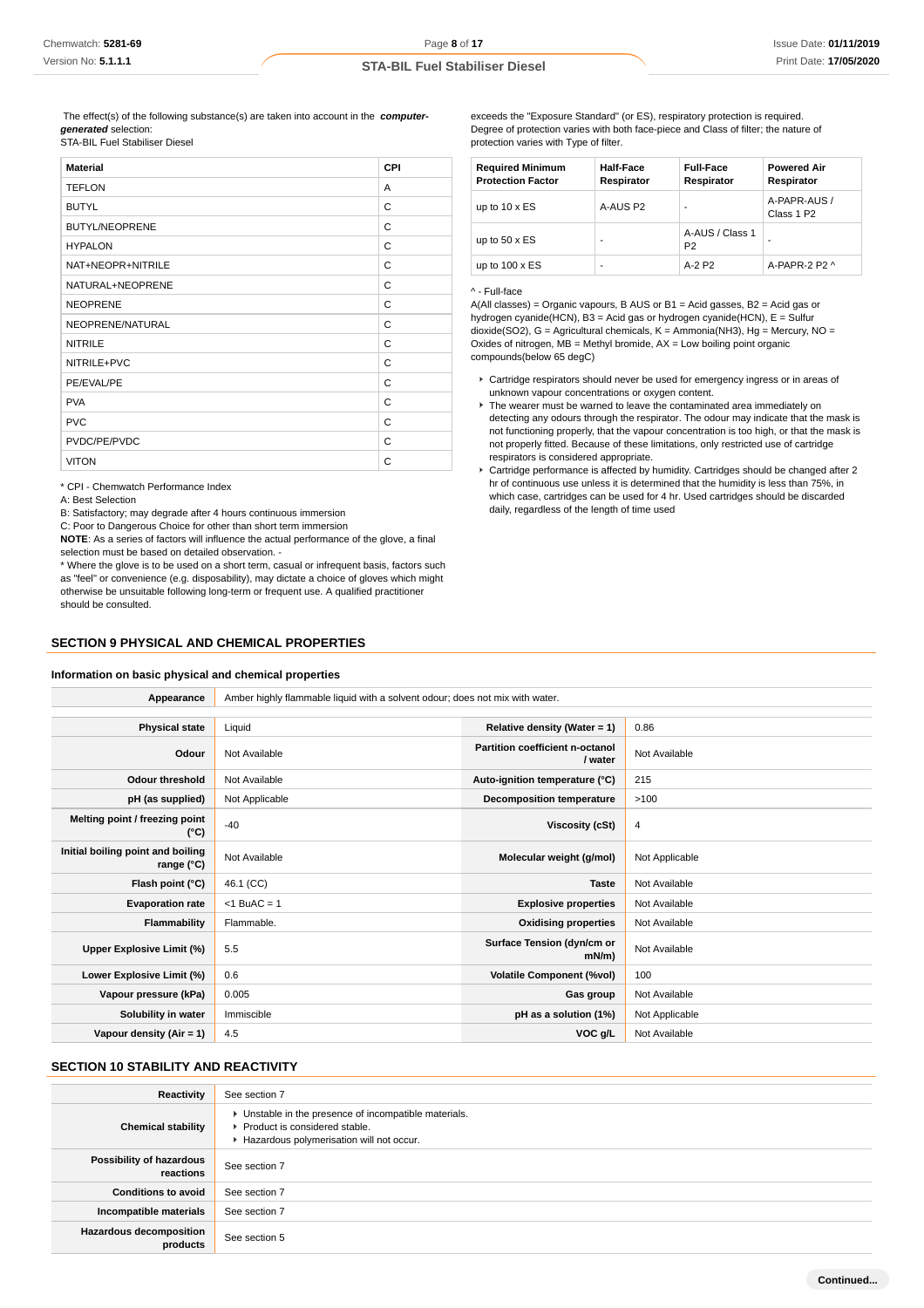# **SECTION 11 TOXICOLOGICAL INFORMATION**

### **Information on toxicological effects**

| <b>Inhaled</b>      | Inhalation of vapours or aerosols (mists, fumes), generated by the material during the course of normal handling, may be harmful.<br>Evidence shows, or practical experience predicts, that the material produces irritation of the respiratory system, in a substantial number of<br>individuals, following inhalation. In contrast to most organs, the lung is able to respond to a chemical insult by first removing or neutralising the<br>irritant and then repairing the damage. The repair process, which initially evolved to protect mammalian lungs from foreign matter and antigens,<br>may however, produce further lung damage resulting in the impairment of gas exchange, the primary function of the lungs. Respiratory tract<br>irritation often results in an inflammatory response involving the recruitment and activation of many cell types, mainly derived from the vascular<br>system.<br>Inhalation of vapours may cause drowsiness and dizziness. This may be accompanied by narcosis, reduced alertness, loss of reflexes, lack of<br>coordination and vertigo.<br>Inhalation hazard is increased at higher temperatures.<br>Acute effects from inhalation of high concentrations of vapour are pulmonary irritation, including coughing, with nausea; central nervous system<br>depression - characterised by headache and dizziness, increased reaction time, fatigue and loss of co-ordination                                                                                                                                                                                                                                                                                                                                                                                                                                                                                                                                                                                                                                                                                                                                                                                                                                                                                                                                                                                                                                                                                                                                                                                                                                                                                                                                                                                                                                                                                                                                                                                                                                                                                                                                                                                                                                                                                                                                                                                                                                                                                                                                                                                                                                                                                                                                                                                                                                                                                                                                                                                                                                                                                                                                                                                                                                                                                                                                                                                                                                                                                                                                                                                                                                                                                                                                                                                                                                                                                                                                                                                                                                                                                                                                                                                                                                                                                                                                                                                                                                                                                                                                                                                                                                                                                                                                                                                                                                                                                                                                                                                                                                                                                                                                                                                           |
|---------------------|------------------------------------------------------------------------------------------------------------------------------------------------------------------------------------------------------------------------------------------------------------------------------------------------------------------------------------------------------------------------------------------------------------------------------------------------------------------------------------------------------------------------------------------------------------------------------------------------------------------------------------------------------------------------------------------------------------------------------------------------------------------------------------------------------------------------------------------------------------------------------------------------------------------------------------------------------------------------------------------------------------------------------------------------------------------------------------------------------------------------------------------------------------------------------------------------------------------------------------------------------------------------------------------------------------------------------------------------------------------------------------------------------------------------------------------------------------------------------------------------------------------------------------------------------------------------------------------------------------------------------------------------------------------------------------------------------------------------------------------------------------------------------------------------------------------------------------------------------------------------------------------------------------------------------------------------------------------------------------------------------------------------------------------------------------------------------------------------------------------------------------------------------------------------------------------------------------------------------------------------------------------------------------------------------------------------------------------------------------------------------------------------------------------------------------------------------------------------------------------------------------------------------------------------------------------------------------------------------------------------------------------------------------------------------------------------------------------------------------------------------------------------------------------------------------------------------------------------------------------------------------------------------------------------------------------------------------------------------------------------------------------------------------------------------------------------------------------------------------------------------------------------------------------------------------------------------------------------------------------------------------------------------------------------------------------------------------------------------------------------------------------------------------------------------------------------------------------------------------------------------------------------------------------------------------------------------------------------------------------------------------------------------------------------------------------------------------------------------------------------------------------------------------------------------------------------------------------------------------------------------------------------------------------------------------------------------------------------------------------------------------------------------------------------------------------------------------------------------------------------------------------------------------------------------------------------------------------------------------------------------------------------------------------------------------------------------------------------------------------------------------------------------------------------------------------------------------------------------------------------------------------------------------------------------------------------------------------------------------------------------------------------------------------------------------------------------------------------------------------------------------------------------------------------------------------------------------------------------------------------------------------------------------------------------------------------------------------------------------------------------------------------------------------------------------------------------------------------------------------------------------------------------------------------------------------------------------------------------------------------------------------------------------------------------------------------------------------------------------------------------------------------------------------------------------------------------------------------------------------------------------------------------------------------------------------------------------------------------------------------------------------------------------------------------------------------------------------------------------------------------------------------------------------------------------------------------------------------------------------------------------------------------------------------------------------------------------------------------------------------------------------------------------------------------------------------------------------------------------------------------------------------------------------------------------------------------------------------|
| Ingestion           | Swallowing of the liquid may cause aspiration of vomit into the lungs with the risk of haemorrhaging, pulmonary oedema, progressing to chemical<br>pneumonitis; serious consequences may result.<br>Signs and symptoms of chemical (aspiration) pneumonitis may include coughing, gasping, choking, burning of the mouth, difficult breathing, and<br>bluish coloured skin (cyanosis).<br>Accidental ingestion of the material may be damaging to the health of the individual.                                                                                                                                                                                                                                                                                                                                                                                                                                                                                                                                                                                                                                                                                                                                                                                                                                                                                                                                                                                                                                                                                                                                                                                                                                                                                                                                                                                                                                                                                                                                                                                                                                                                                                                                                                                                                                                                                                                                                                                                                                                                                                                                                                                                                                                                                                                                                                                                                                                                                                                                                                                                                                                                                                                                                                                                                                                                                                                                                                                                                                                                                                                                                                                                                                                                                                                                                                                                                                                                                                                                                                                                                                                                                                                                                                                                                                                                                                                                                                                                                                                                                                                                                                                                                                                                                                                                                                                                                                                                                                                                                                                                                                                                                                                                                                                                                                                                                                                                                                                                                                                                                                                                                                                                                                                                                                                                                                                                                                                                                                                                                                                                                                                                                                                                        |
| <b>Skin Contact</b> | Skin contact with the material may be harmful; systemic effects may result following absorption.<br>The material may accentuate any pre-existing dermatitis condition<br>Open cuts, abraded or irritated skin should not be exposed to this material<br>Entry into the blood-stream through, for example, cuts, abrasions, puncture wounds or lesions, may produce systemic injury with harmful effects.<br>Examine the skin prior to the use of the material and ensure that any external damage is suitably protected.                                                                                                                                                                                                                                                                                                                                                                                                                                                                                                                                                                                                                                                                                                                                                                                                                                                                                                                                                                                                                                                                                                                                                                                                                                                                                                                                                                                                                                                                                                                                                                                                                                                                                                                                                                                                                                                                                                                                                                                                                                                                                                                                                                                                                                                                                                                                                                                                                                                                                                                                                                                                                                                                                                                                                                                                                                                                                                                                                                                                                                                                                                                                                                                                                                                                                                                                                                                                                                                                                                                                                                                                                                                                                                                                                                                                                                                                                                                                                                                                                                                                                                                                                                                                                                                                                                                                                                                                                                                                                                                                                                                                                                                                                                                                                                                                                                                                                                                                                                                                                                                                                                                                                                                                                                                                                                                                                                                                                                                                                                                                                                                                                                                                                               |
| Eye                 | Evidence exists, or practical experience predicts, that the material may cause severe eye irritation in a substantial number of individuals and/or<br>may produce significant ocular lesions which are present twenty-four hours or more after instillation into the eye(s) of experimental animals. Eye<br>contact may cause significant inflammation with pain. Corneal injury may occur; permanent impairment of vision may result unless treatment is<br>prompt and adequate. Repeated or prolonged exposure to irritants may cause inflammation characterised by a temporary redness (similar to<br>windburn) of the conjunctiva (conjunctivitis); temporary impairment of vision and/or other transient eye damage/ulceration may occur.<br>The liquid produces a high level of eye discomfort and is capable of causing pain and severe conjunctivitis. Corneal injury may develop, with<br>possible permanent impairment of vision, if not promptly and adequately treated.                                                                                                                                                                                                                                                                                                                                                                                                                                                                                                                                                                                                                                                                                                                                                                                                                                                                                                                                                                                                                                                                                                                                                                                                                                                                                                                                                                                                                                                                                                                                                                                                                                                                                                                                                                                                                                                                                                                                                                                                                                                                                                                                                                                                                                                                                                                                                                                                                                                                                                                                                                                                                                                                                                                                                                                                                                                                                                                                                                                                                                                                                                                                                                                                                                                                                                                                                                                                                                                                                                                                                                                                                                                                                                                                                                                                                                                                                                                                                                                                                                                                                                                                                                                                                                                                                                                                                                                                                                                                                                                                                                                                                                                                                                                                                                                                                                                                                                                                                                                                                                                                                                                                                                                                                                    |
| Chronic             | On the basis, primarily, of animal experiments, concern has been expressed that the material may produce carcinogenic or mutagenic effects; in<br>respect of the available information, however, there presently exists inadequate data for making a satisfactory assessment.<br>Long-term exposure to respiratory irritants may result in disease of the airways involving difficult breathing and related systemic problems.<br>There is sufficient evidence to provide a strong presumption that human exposure to the material may result in impaired fertility on the basis of: -<br>clear evidence in animal studies of impaired fertility in the absence of toxic effects, or evidence of impaired fertility occurring at around the same<br>dose levels as other toxic effects but which is not a secondary non-specific consequence of other toxic effects.<br>There is sufficient evidence to provide a strong presumption that human exposure to the material may result in developmental toxicity, generally<br>on the basis of:<br>- clear results in appropriate animal studies where effects have been observed in the absence of marked maternal toxicity, or at around the same<br>dose levels as other toxic effects but which are not secondary non-specific consequences of the other toxic effects.<br>Limited evidence suggests that repeated or long-term occupational exposure may produce cumulative health effects involving organs or<br>biochemical systems.<br>There exists limited evidence that shows that skin contact with the material is capable either of inducing a sensitisation reaction in a significant<br>number of individuals, and/or of producing positive response in experimental animals.<br>Repeated or prolonged exposure to mixed hydrocarbons may produce narcosis with dizziness, weakness, irritability, concentration and/or<br>memory loss, tremor in the fingers and tongue, vertigo, olfactory disorders, constriction of visual field, paraesthesias of the extremities, weight<br>loss and anaemia and degenerative changes in the liver and kidney. Chronic exposure by petroleum workers, to the lighter hydrocarbons, has<br>been associated with visual disturbances, damage to the central nervous system, peripheral neuropathies (including numbness and<br>paraesthesias), psychological and neurophysiological deficits, bone marrow toxicities (including hypoplasia possibly due to benzene) and hepatic<br>and renal involvement. Chronic dermal exposure to petroleum hydrocarbons may result in defatting which produces localised dermatoses.<br>Surface cracking and erosion may also increase susceptibility to infection by microorganisms. One epidemiological study of petroleum refinery<br>workers has reported elevations in standard mortality ratios for skin cancer along with a dose-response relationship indicating an association<br>between routine workplace exposure to petroleum or one of its constituents and skin cancer, particularly melanoma. Other studies have been<br>unable to confirm this finding.<br>Hydrocarbon solvents are liquid hydrocarbon fractions derived from petroleum processing streams, containing only carbon and hydrogen atoms,<br>with carbon numbers ranging from approximately C5-C20 and boiling between approximately 35-370 deg C. Many of the hydrocarbon solvents<br>have complex and variable compositions with constituents of 4 types, alkanes (normal paraffins, isoparaffins, and cycloparaffins) and aromatics<br>(primarily alkylated one- and two-ring species). Despite the compositional complexity, most hydrocarbon solvent constituents have similar<br>toxicological properties, and the overall toxicological hazards can be characterized in generic terms. Hydrocarbon solvents can cause chemical<br>pneumonitis if aspirated into the lung, and those that are volatile can cause acute CNS effects and/or ocular and respiratory irritation at exposure<br>levels exceeding occupational recommendations. Otherwise, there are few toxicologically important effects. The exceptions, n-hexane and<br>naphthalene, have unique toxicological properties<br>Animal studies:<br>No deaths or treatment related signs of toxicity were observed in rats exposed to light alkylate naphtha (paraffinic hydrocarbons) at<br>concentrations of 668, 2220 and 6646 ppm for 6 hrs/day, 5 days/wk for 13 weeks. Increased liver weights and kidney toxicity (male rats) was<br>observed in high dose animals. Exposure to pregnant rats at concentrations of 137, 3425 and 6850 ppm did not adversely affect reproduction or<br>cause maternal or foetal toxicity. Lifetime skin painting studies in mice with similar naphthas have shown weak or no carcinogenic activity<br>following prolonged and repeated exposure. Similar<br>naphthas/distillates, when tested at nonirritating dose levels, did not show any significant carcinogenic activity indicating that this tumorigenic<br>response is likely related to chronic irritation and not to dose. The mutagenic potential of naphthas has been reported to be largely negative in a<br>variety of mutagenicity tests. The exact relationship between these results and human health is not known. Some components of this product<br>have been shown to produce a species specific, sex hormonal dependent kidney lesion in male rats from repeated oral or inhalation exposure.<br>Subsequent research has shown that the kidney damage develops via the formation of a alpha-2u-globulin, a mechanism unique to the male rat.<br>Humans do not form alpha-2u-globulin, therefore, the kidney effects resulting from this mechanism are not relevant in human.<br>In a two-year inhalation study, groups of mice were exposed at 0, 10 or 30 ppm naphthalene, 6 hours/day, 5 days/week for 103 weeks. Female<br>mice showed an increase of pulmonary alveolar/bronchiolar adenomas at 30 ppm. There was no increase in the incidence of tumours in male<br>mice. Naphthalene inhalation was associated with an increase in the incidence and severity of chronic inflammation, metaplasia of the olfactory |

epithelium, and hyperplasia of the respiratory epithelium in the nose, and chronic inflammation of the lungs of both sexes.

severely hydrotreated oils.

Repeated application of mildly hydrotreated oils (principally paraffinic), to mouse skin, induced skin tumours; no tumours were induced with

**Continued...**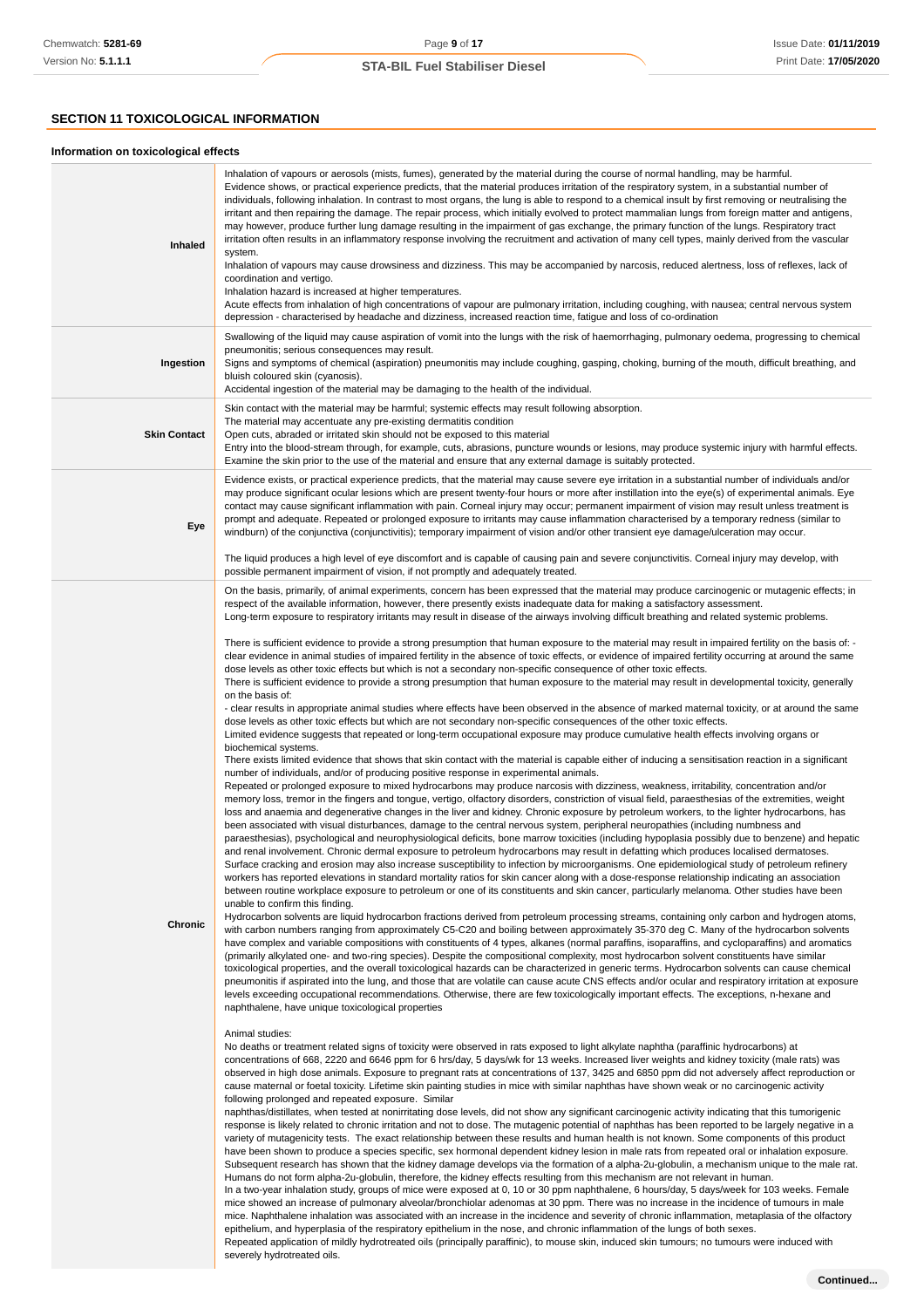Prolonged or repeated contact with xylenes may cause defatting dermatitis with drying and cracking. Chronic inhalation of xylenes has been associated with central nervous system effects, loss of appetite, nausea, ringing in the ears, irritability, thirst anaemia, mucosal bleeding, enlarged liver and hyperplasia. Exposure may produce kidney and liver damage. In chronic occupational exposure, xylene (usually mix ed with other solvents) has produced irreversible damage to the central nervous system and ototoxicity (damages hearing and increases sensitivity to noise), probably due to neurotoxic mechanisms.

Industrial workers exposed to xylene with a maximum level of ethyl benzene of 0.06 mg/l (14 ppm) reported headaches and irritability and tired quickly. Functional nervous system disturbances were found in some workers employed for over 7 years whilst other workers had enlarged livers.

Xylene has been classed as a developmental toxin in some jurisdictions.

Small excess risks of spontaneous abortion and congenital malformation were reported amongst women exposed to xylene in the first trimester of pregnancy. In all cases, however, the women were also been exposed to other substances. Evaluation of workers chronically exposed to xylene has demonstrated lack of genotoxicity. Exposure to xylene has been associated with increased risks of haemopoietic malignancies but, again, simultaneous exposure to other substances (including benzene) complicates the picture. A long-term gavage study to mixed xylenes (containing 17% ethyl benzene) found no evidence of carcinogenic activity in rats and mice of either sex.

Principal route of exposure is by skin contact; lesser exposures include inhalation of fumes from hot oils, oil mists or droplets. Prolonged contact with mineral oils carries with it the risk of skin conditions such as oil folliculitis, eczematous dermatitis, pigmentation of the face (melanosis) and warts on the sole of the foot (plantar warts). With highly refined mineral oils no appreciable systemic effects appear to result through skin absorption.

 Exposure to oil mists frequently elicits respiratory conditions, such as asthma; the provoking agent is probably an additive. High oil mist concentrations may produce lipoid pneumonia although clinical evidence is equivocal. In animals exposed to concentrations of 100 mg/m3 oil mist, for periods of 12 to 26 months, the activity of lung and serum alkaline phosphatase enzyme was raised; 5 mg/m3 oil mist did not produce this response. These enzyme changes are sensitive early indicators of lung damage. Workers exposed to vapours of mineral oil and kerosene for 5 to 35 years showed an increased prevalence of slight basal lung fibrosis.

|                                       | <b>TOXICITY</b>                                                                        | <b>IRRITATION</b>                                                                                                                                                                                                                                                                     |
|---------------------------------------|----------------------------------------------------------------------------------------|---------------------------------------------------------------------------------------------------------------------------------------------------------------------------------------------------------------------------------------------------------------------------------------|
| <b>STA-BIL Fuel Stabiliser Diesel</b> | Not Available                                                                          | Not Available                                                                                                                                                                                                                                                                         |
|                                       | <b>TOXICITY</b>                                                                        | <b>IRRITATION</b>                                                                                                                                                                                                                                                                     |
| naphthenic distillate, light,         | Dermal (rabbit) LD50: >2000 mg/kg <sup>[2]</sup>                                       | Eye: no adverse effect observed (not irritating)[1]                                                                                                                                                                                                                                   |
| hydrotreated (severe)                 | Inhalation (rat) LC50: 2.18 mg/l/4H[2]                                                 | Skin: no adverse effect observed (not irritating)[1]                                                                                                                                                                                                                                  |
|                                       | Oral (rat) LD50: >5000 mg/kg <sup>[2]</sup>                                            |                                                                                                                                                                                                                                                                                       |
|                                       | <b>TOXICITY</b>                                                                        | <b>IRRITATION</b>                                                                                                                                                                                                                                                                     |
|                                       | Dermal (rabbit) LD50: >1700 mg/kg <sup>[2]</sup>                                       | Eye (human): 200 ppm irritant                                                                                                                                                                                                                                                         |
|                                       | Inhalation (rat) LC50: 4994.295 mg/l/4h <sup>[2]</sup>                                 | Eye (rabbit): 5 mg/24h SEVERE                                                                                                                                                                                                                                                         |
| xylene                                | Oral (rat) LD50: 3523-8700 mg/kg <sup>[2]</sup>                                        | Eye (rabbit): 87 mg mild                                                                                                                                                                                                                                                              |
|                                       |                                                                                        | Eye: adverse effect observed (irritating)[1]                                                                                                                                                                                                                                          |
|                                       |                                                                                        | Skin (rabbit):500 mg/24h moderate                                                                                                                                                                                                                                                     |
|                                       |                                                                                        | Skin: adverse effect observed (irritating)[1]                                                                                                                                                                                                                                         |
|                                       | <b>TOXICITY</b>                                                                        | <b>IRRITATION</b>                                                                                                                                                                                                                                                                     |
| solvent naphtha petroleum,            | dermal (rat) LD50: >2000 mg/kg <sup>[1]</sup>                                          | Eye (rabbit): Irritating                                                                                                                                                                                                                                                              |
| heavy aromatic                        | Inhalation (rat) LC50: >0.59 mg/l/4H $^{[2]}$                                          | Eye: no adverse effect observed (not irritating)[1]                                                                                                                                                                                                                                   |
|                                       | Oral (rat) LD50: >2000 mg/kg[1]                                                        | Skin: adverse effect observed (irritating)[1]                                                                                                                                                                                                                                         |
|                                       | <b>TOXICITY</b>                                                                        | <b>IRRITATION</b>                                                                                                                                                                                                                                                                     |
| naphthalene                           | dermal (rat) LD50: >2500 mg/kg <sup>[2]</sup>                                          | Eye (rabbit): 100 mg - mild                                                                                                                                                                                                                                                           |
|                                       | Oral (rat) LD50: 490 mg/kg <sup>[2]</sup>                                              | Skin (rabbit):495 mg (open) - mild                                                                                                                                                                                                                                                    |
|                                       | <b>TOXICITY</b>                                                                        | <b>IRRITATION</b>                                                                                                                                                                                                                                                                     |
|                                       | Dermal (rabbit) LD50: >5000 mg/kg <sup>[2]</sup>                                       | Eye (rabbit): 500 mg - SEVERE                                                                                                                                                                                                                                                         |
| ethylbenzene                          | Inhalation (mouse) LC50: 17.75 mg/l/2H[2]                                              | Eye: no adverse effect observed (not irritating)[1]                                                                                                                                                                                                                                   |
|                                       | Oral (rat) LD50: 3500 mg/kg <sup>[2]</sup>                                             | Skin (rabbit): 15 mg/24h mild                                                                                                                                                                                                                                                         |
|                                       |                                                                                        | Skin: no adverse effect observed (not irritating)[1]                                                                                                                                                                                                                                  |
|                                       | <b>TOXICITY</b>                                                                        | <b>IRRITATION</b>                                                                                                                                                                                                                                                                     |
|                                       | Dermal (rabbit) LD50: >3160 mg/kg <sup>[2]</sup>                                       | Not Available                                                                                                                                                                                                                                                                         |
| 1,2,4-trimethyl benzene               | Inhalation (rat) LC50: 18 mg/l/4hd <sup>[2]</sup>                                      |                                                                                                                                                                                                                                                                                       |
|                                       | Oral (rat) LD50: 5000 mg/kg <sup>[1]</sup>                                             |                                                                                                                                                                                                                                                                                       |
| Legend:                               | specified data extracted from RTECS - Register of Toxic Effect of chemical Substances  | 1. Value obtained from Europe ECHA Registered Substances - Acute toxicity 2.* Value obtained from manufacturer's SDS. Unless otherwise                                                                                                                                                |
| <b>NAPHTHENIC DISTILLATE</b>          | The adverse effects of these materials are associated with undesirable components, and | The materials included in the Lubricating Base Oils category are related from both process and physical-chemical perspectives;<br>The potential toxicity of a specific distillate base oil is inversely related to the severity or extent of processing the oil has undergone, since: |

**LIGHT, HYDROTREATED (SEVERE)**

The adverse effects of these materials are associated with undesirable components, and · The levels of the undesirable components are inversely related to the degree of processing; · Distillate base oils receiving the same degree or extent of processing will have similar toxicities; The potential toxicity of residual base oils is independent of the degree of processing the oil receives.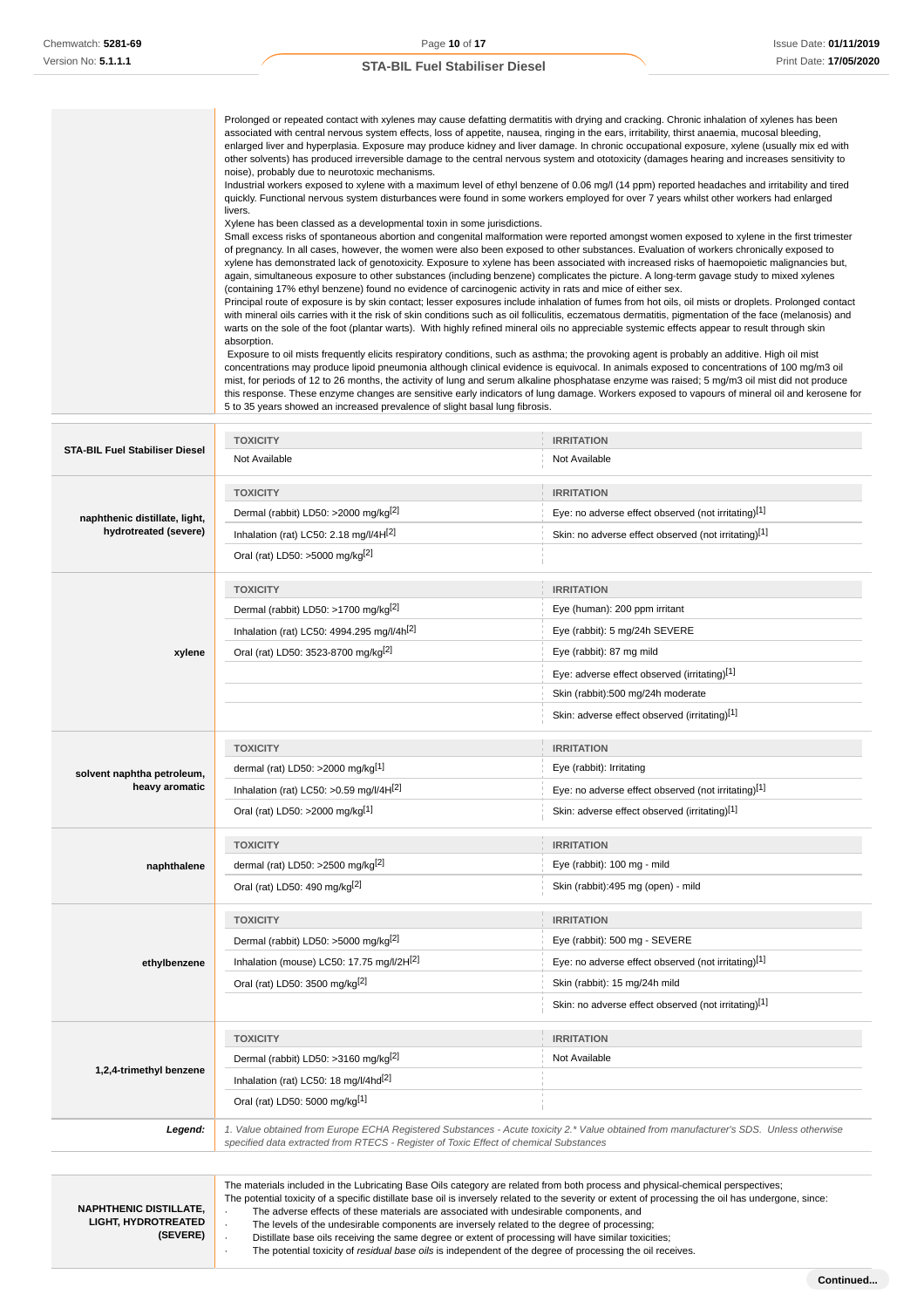The reproductive and developmental toxicity of the distillate base oils is inversely related to the degree of processing. The degree of refining influences the carcinogenic potential of the oils. Whereas mild acid / earth refining processes are inadequate to substantially reduce the carcinogenic potential of lubricant base oils, hydrotreatment and / or solvent extraction methods can yield oils with no carcinogenic potential.

Unrefined and mildly refined distillate base oils contain the highest levels of undesirable components, have the largest variation of hydrocarbon molecules and have shown the highest potential carcinogenic and mutagenic activities. Highly and severely refined distillate base oils are produced from unrefined and mildly refined oils by removing or transforming undesirable components. In comparison to unrefined and mildly refined base oils, the highly and severely refined distillate base oils have a smaller range of hydrocarbon molecules and have demonstrated very low mammalian toxicity. Mutagenicity and carcinogenicity testing of residual oils has been negative, supporting the belief that these materials lack biologically active components or the components are largely non-bioavailable due to their molecular size.

Toxicity testing has consistently shown that lubricating base oils have low acute toxicities. Numerous tests have shown that a lubricating base oil's mutagenic and carcinogenic potential correlates with its 3-7 ring polycyclic aromatic compound (PAC) content, and the level of DMSO extractables (e.g. IP346 assay), both characteristics that are directly related to the degree/conditions of processing

Skin irritating is not significant (CONCAWE) based on 14 tests on 10 CASs from the OLBO class (Other Lubricant Base Oils). Each study lasted for 24 hours, a period of time 6 times longer than the duration recommended by the OECD method).

Eye irritation is not significant according to experimental data (CONCAWE studies) based on 9 "in vivo" tests on 7 CASs from the OLBO class(Other Lubricant Base Oils).

Sensitisation: The substance does not cause the sensitization of the respiratory tract or of the skin. (CONCAWE studies based on 14 tests on 11 CASs from the OLBO class(Other Lubricant Base Oils))

Germ cell mutagenicity: The tests performed within the 'in vivo" studies regarding gene mutation at mice micronuclei indicated negative results (CONCAWE studies. AMES tests had negative results in 7 studies performed on 4 CASs from the OLBO class(Other Lubricant Base Oils)). Reproduction toxicity: Reproduction / development toxicity monitoring according to OECD 421 or 422 methods. CONCAWE tests gave negative results in oral gavage studies. Pre-birth studies regarding toxicity in the unborn foetus development process showed a maternal LOAEL (Lowest Observed Adverse Effect Level) of 125 mg/kg body/day, based on dermal irritation and a NOAEL (No Observable Adverse Effect Level) of 2000 mg/kg body/day, which shows that the substance

is not toxic for reproduction.

STOT (toxicity on specific target organs) – repeated exposure: Studies with short term repeated doses (28-day test) on rabbit skin indicated the NOAEL value of 1000 mg/kg. NOAEL for inhalation, local effects > 280 mg/m3 and for systemic effects NOAEL > 980 mg/m3. Sub-chronic toxicity

90-day study Dermal: NOAEL > 2000 mg/kg (CONCAWE studies).

Repeat dose toxicity:

Oral

NOAEL for heavy paraffinic distillate aromatic extract could not be identified and is less than 125 mg/kg/day when administered orally. Inhalation

The NOAEL for lung changes associated with oil deposition in the lungs was 220 mg/m3. As no systemic toxicity was observed, the overall NOAEL for systemic effects was > 980 mg/m3.

Dermal

In a 90 day subchronic dermal study, the administration of Light paraffinic distillate solvent extract had an adverse effect on survivability, body weights, organ weights (particularly the liver and thymus), and variety of haematology and serum chemistry parameters in exposed animals. Histopathological changes which were treatment-related were most prominent in the adrenals, bone marrow, kidneys, liver, lymph nodes, skin, stomach, and thymus. Based on the results of this study, the NOAEL for the test material is less than 30 mg/kg/day. Toxicity to reproduction:

Mineral oil (a white mineral oil) caused no reproductive or developmental toxicity with 1 mL/kg/day (i.e., 1000 mg/kg/day) in an OECD 421 guideline study, but did cause mild to moderate skin irritation. Therefore, the reproductive/developmental NOAEL for this study is =1000 mg/kg/day and no LOAEL was determined.

### Developmental toxicity, teratogenicity:

Heavy paraffinic distillate furfural extract produced maternal, reproductive and foetal toxicity. Maternal toxicity was exhibited as vaginal discharge (dose-related), body weight decrease, reduction in thymus weight and increase in liver weight (125 mg/kg/day and higher) and aberrant haematology and serum chemistry (125 and/or 500 mg/kg/day). Evidence of potential reproductive effects was shown by an increased number of dams with resorptions and intrauterine death. Distillate aromatic extract (DAE) was developmentally toxic regardless of exposure duration as indicated by increased resorptions and decreased foetal body weights. Furthermore, when exposures were increased to 1000 mg/kg/day and given only during gestation days 10 through 12, cleft palate and ossification delays were observed. Cleft palate was considered to indicate a potential teratogenic effect of DAE.

The following Oil Industry Note (OIN) has been applied: OIN 8 - The classifications as a reproductive toxicant category 2; H361d (Suspected of damaging the unborn child) and specific target organ toxicant category 1; H372 (Causes damage to organs through prolonged or repeated exposure) need not apply if the substance is not classified as carcinogenic

Toxicokinetics of lubricant base oils has been examined in rodents. Absorption of other lubricant base oils across the small intestine is related to carbon chain length; hydrocarbons with smaller chain length are more readily absorbed than hydrocarbons with a longer chain length. The majority of an oral dose of mineral hydrocarbon is not absorbed and is excreted unchanged in the faeces. Distribution of mineral hydrocarbons following absorption has been observed in liver, fat, kidney, brain and spleen. Excretion of absorbed mineral hydrocarbons occurs via the faeces and urine. Based on the pharmacokinetic parameters and disposition profiles, the data indicate inherent strain differences in the total systemic exposure (~4 fold greater systemic dose in F344 vs SD rats), rate of metabolism, and hepatic and lymph node retention of C26H52, which may be associated with the different strain sensitivities to the formation of liver granulomas and MLN histiocytosis.

### Highly and Severely Refined Distillate Base Oils

**Acute toxicity:** Multiple studies of the acute toxicity of highly & severely refined base oils have been reported. Irrespective of the crude source or the method or extent of processing, the oral LD50s have been observed to be >5 g/kg (bw) and the dermal LD50s have ranged from >2 to >5g/kg (bw). The LC50 for inhalation toxicity ranged from 2.18 mg/l to> 4 mg/l.

When tested for skin and eye irritation, the materials have been reported as "non-irritating" to "moderately irritating"

# Testing in guinea pigs for sensitization has been negative

**Repeat dose toxicity: .** Several studies have been conducted with these oils**. T**he weight of evidence from all available data on highly & severely refined base oils support the presumption that a distillate base oil's toxicity is inversely related to the degree of processing it receives. Adverse effects have been reported with even the most severely refined white oils - these appear to depend on animal species and/ or the peculiarities of the study.

- ▶ The granulomatous lesions induced by the oral administration of white oils are essentially foreign body responses. The lesions occur only in rats, of which the Fischer 344 strain is particularly sensitive,
- ▶ The testicular effects seen in rabbits after dermal administration of a highly to severely refined base oil were unique to a single study and may have been related to stress induced by skin irritation, and
- The accumulation of foamy macrophages in the alveolar spaces of rats exposed repeatedly via inhalation to high levels of highly to severely refined base oils is not unique to these oils, but would be seen after exposure to many water insoluble materials.

**Reproductive and developmental toxicity:** A highly refined base oil was used as the vehicle control in a one-generation reproduction study. The study was conducted according to the OECD Test Guideline 421. There was no effect on fertility and mating indices in either males or females. At necropsy, there were no consistent findings and organ weights and histopathology were considered normal by the study's authors. A single generation study in which a white mineral oil (a food/ drug grade severely refined base oil) was used as a vehicle control is reported. Two separate groups of pregnant rats were administered 5 ml/kg (bw)/day of the base oil via gavage, on days 6 through 19 of gestation. In one of the two base oil dose groups, three malformed foetuses were found among three litters The study authors considered these malformations to be minor and within the normal ranges for the strain of rat. **Genotoxicity**: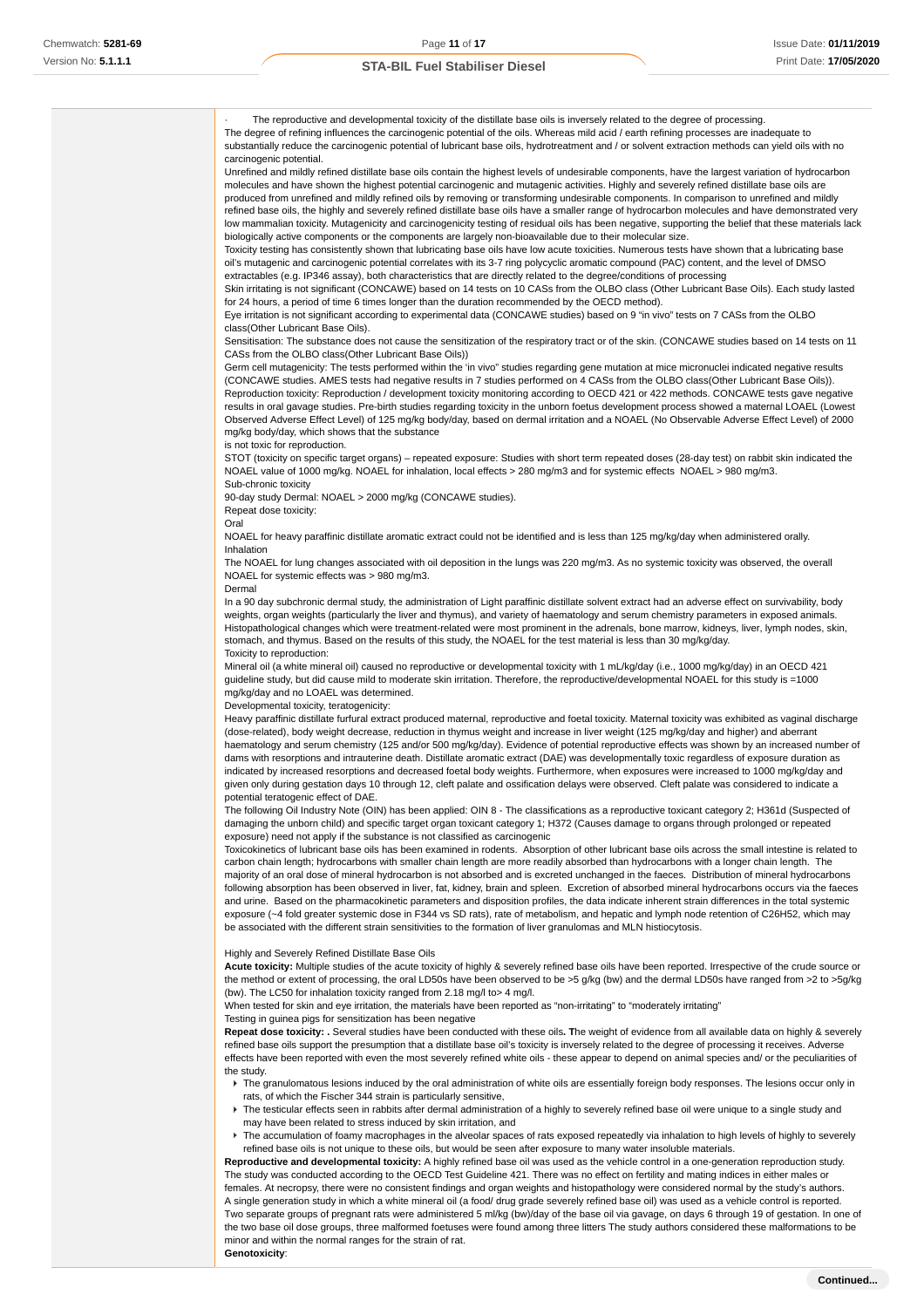|                                                               | In vitro (mutagenicity): Several studies have reported the results of testing different base oils for mutagenicity using a modified Ames assay Base<br>oils with no or low concentrations of 3-7 ring PACs had low mutagenicity indices.<br>In vivo (chromosomal aberrations): A total of seven base stocks were tested in male and female Sprague-Dawley rats using a bone marrow<br>cytogenetics assay. The test materials were administered via gavage at dose levels ranging from 500 to 5000 mg/kg (bw). Dosing occurred for<br>either a single day or for five consecutive days. None of the base oils produced a significant increase in aberrant cells.<br>Carcinogenicity: Highly & severely refined base oils are not carcinogens, when given either orally or dermally.                                                                                                                                                                                                                                                                                                                                                                                                                                                                                                                                                                                                                                                                                                                                                                                                                                                                                                                                                                                                                                                                                                                                                                                                                                                                                                                                                                                                                                                                                                                                                                                                                                                                                                                                                                                                                                                                                                                                                                                                                                                                                                                                                                                                                                                                                                                                                                                                                                                                                                                                                                                                                                                                                                                                                                                                                                                                                                                                                                                                                                                                                                                                                                                                                                                                                                                                                                                                                                                                                                                                                                                                                             |
|---------------------------------------------------------------|----------------------------------------------------------------------------------------------------------------------------------------------------------------------------------------------------------------------------------------------------------------------------------------------------------------------------------------------------------------------------------------------------------------------------------------------------------------------------------------------------------------------------------------------------------------------------------------------------------------------------------------------------------------------------------------------------------------------------------------------------------------------------------------------------------------------------------------------------------------------------------------------------------------------------------------------------------------------------------------------------------------------------------------------------------------------------------------------------------------------------------------------------------------------------------------------------------------------------------------------------------------------------------------------------------------------------------------------------------------------------------------------------------------------------------------------------------------------------------------------------------------------------------------------------------------------------------------------------------------------------------------------------------------------------------------------------------------------------------------------------------------------------------------------------------------------------------------------------------------------------------------------------------------------------------------------------------------------------------------------------------------------------------------------------------------------------------------------------------------------------------------------------------------------------------------------------------------------------------------------------------------------------------------------------------------------------------------------------------------------------------------------------------------------------------------------------------------------------------------------------------------------------------------------------------------------------------------------------------------------------------------------------------------------------------------------------------------------------------------------------------------------------------------------------------------------------------------------------------------------------------------------------------------------------------------------------------------------------------------------------------------------------------------------------------------------------------------------------------------------------------------------------------------------------------------------------------------------------------------------------------------------------------------------------------------------------------------------------------------------------------------------------------------------------------------------------------------------------------------------------------------------------------------------------------------------------------------------------------------------------------------------------------------------------------------------------------------------------------------------------------------------------------------------------------------------------------------------------------------------------------------------------------------------------------------------------------------------------------------------------------------------------------------------------------------------------------------------------------------------------------------------------------------------------------------------------------------------------------------------------------------------------------------------------------------------------------------------------------------------------------------------------------------|
| <b>XYLENE</b>                                                 | Reproductive effector in rats<br>The material may cause skin irritation after prolonged or repeated exposure and may produce a contact dermatitis (nonallergic). This form of<br>dermatitis is often characterised by skin redness (erythema) and swelling the epidermis. Histologically there may be intercellular oedema of the<br>spongy layer (spongiosis) and intracellular oedema of the epidermis.                                                                                                                                                                                                                                                                                                                                                                                                                                                                                                                                                                                                                                                                                                                                                                                                                                                                                                                                                                                                                                                                                                                                                                                                                                                                                                                                                                                                                                                                                                                                                                                                                                                                                                                                                                                                                                                                                                                                                                                                                                                                                                                                                                                                                                                                                                                                                                                                                                                                                                                                                                                                                                                                                                                                                                                                                                                                                                                                                                                                                                                                                                                                                                                                                                                                                                                                                                                                                                                                                                                                                                                                                                                                                                                                                                                                                                                                                                                                                                                                      |
| <b>SOLVENT NAPHTHA</b><br>PETROLEUM, HEAVY<br><b>AROMATIC</b> | Studies indicate that normal, branched and cyclic paraffins are absorbed from the mammalian gastrointestinal tract and that the absorption of<br>n-paraffins is inversely proportional to the carbon chain length, with little absorption above C30. With respect to the carbon chain lengths likely to<br>be present in mineral oil, n-paraffins may be absorbed to a greater extent that iso- or cyclo-paraffins.<br>The major classes of hydrocarbons have been shown to be well absorbed by the gastrointestinal tract in various species. In many cases, the<br>hydrophobic hydrocarbons are ingested in association with dietary lipids. The dependence of hydrocarbon absorption on concomitant triglyceride<br>digestion and absorption, is known as the "hydrocarbon continuum hypothesis", and asserts that a series of solubilising phases in the intestinal<br>lumen, created by dietary triglycerides and their digestion products, afford hydrocarbons a route to the lipid phase of the intestinal absorptive cell<br>(enterocyte) membrane. While some hydrocarbons may traverse the mucosal epithelium unmetabolised and appear as solutes in lipoprotein<br>particles in intestinal lymph, there is evidence that most hydrocarbons partially separate from nutrient lipids and undergo metabolic transformation<br>in the enterocyte. The enterocyte may play a major role in determining the proportion of an absorbed hydrocarbon that, by escaping initial<br>biotransformation, becomes available for deposition in its unchanged form in peripheral tissues such as adipose tissue, or in the liver.<br>for petroleum:<br>Altered mental state, drowsiness, peripheral motor neuropathy, irreversible brain damage (so-called Petrol Sniffer's Encephalopathy), delirium,<br>seizures, and sudden death have been reported from repeated overexposure to some hydrocarbon solvents, naphthas, and gasoline<br>This product may contain benzene which is known to cause acute myeloid leukaemia and n-hexane which has been shown to metabolize to<br>compounds which are neuropathic.<br>This product contains toluene. There are indications from animal studies that prolonged exposure to high concentrations of toluene may lead to<br>hearing loss.<br>This product contains ethyl benzene and naphthalene from which there is evidence of tumours in rodents<br>Carcinogenicity: Inhalation exposure to mice causes liver tumours, which are not considered relevant to humans. Inhalation exposure to rats<br>causes kidney tumours which are not considered relevant to humans.<br>Mutagenicity: There is a large database of mutagenicity studies on gasoline and gasoline blending streams, which use a wide variety of<br>endpoints and give predominantly negative results. All in vivo studies in animals and recent studies in exposed humans (e.g. petrol service<br>station attendants) have shown negative results in mutagenicity assays.<br>Reproductive Toxicity: Repeated exposure of pregnant rats to high concentrations of toluene (around or exceeding 1000 ppm) can cause<br>developmental effects, such as lower birth weight and developmental neurotoxicity, on the foetus. However, in a two-generation reproductive<br>study in rats exposed to gasoline vapour condensate, no adverse effects on the foetus were observed.<br>Human Effects: Prolonged/ repeated contact may cause defatting of the skin which can lead to dermatitis and may make the skin more<br>susceptible to irritation and penetration by other materials.<br>Lifetime exposure of rodents to gasoline produces carcinogenicity although the relevance to humans has been questioned. Gasoline induces<br>kidney cancer in male rats as a consequence of accumulation of the alpha2-microglobulin protein in hyaline droplets in the male (but not female)<br>rat kidney. Such abnormal accumulation represents lysosomal overload and leads to chronic renal tubular cell degeneration, accumulation of cell<br>debris, mineralisation of renal medullary tubules and necrosis. A sustained regenerative proliferation occurs in epithelial cells with subsequent<br>neoplastic transformation with continued exposure. The alpha2-microglobulin is produced under the influence of hormonal controls in male rats<br>but not in females and, more importantly, not in humans. |
| <b>NAPHTHALENE</b>                                            | The material may be irritating to the eye, with prolonged contact causing inflammation. Repeated or prolonged exposure to irritants may produce<br>conjunctivitis.                                                                                                                                                                                                                                                                                                                                                                                                                                                                                                                                                                                                                                                                                                                                                                                                                                                                                                                                                                                                                                                                                                                                                                                                                                                                                                                                                                                                                                                                                                                                                                                                                                                                                                                                                                                                                                                                                                                                                                                                                                                                                                                                                                                                                                                                                                                                                                                                                                                                                                                                                                                                                                                                                                                                                                                                                                                                                                                                                                                                                                                                                                                                                                                                                                                                                                                                                                                                                                                                                                                                                                                                                                                                                                                                                                                                                                                                                                                                                                                                                                                                                                                                                                                                                                             |
| <b>ETHYLBENZENE</b>                                           | Liver changes, utheral tract, effects on fertility, foetotoxicity, specific developmental abnormalities (musculoskeletal system) recorded.<br>Ethylbenzene is readily absorbed following inhalation, oral, and dermal exposures, distributed throughout the body, and excreted primarily<br>through urine. There are two different metabolic pathways for ethylbenzene with the primary pathway being the alpha-oxidation of ethylbenzene<br>to 1-phenylethanol, mostly as the R-enantiomer. The pattern of urinary metabolite excretion varies with different mammalian species. In humans,<br>ethylbenzene is excreted in the urine as mandelic acid and phenylgloxylic acids; whereas rats and rabbits excrete hippuric acid and phenaceturic<br>acid as the main metabolites. Ethylbenzene can induce liver enzymes and hence its own metabolism as well as the metabolism of other<br>substances.<br>Ethylbenzene has a low order of acute toxicity by the oral, dermal or inhalation routes of exposure. Studies in rabbits indicate that ethylbenzene<br>is irritating to the skin and eyes. There are numerous repeat dose studies available in a variety of species, these include: rats, mice, rabbits,<br>quinea pig and rhesus monkeys.<br>Hearing loss has been reported in rats (but not guinea pigs) exposed to relatively high exposures (400 ppm and greater) of ethylbenzene<br>In chronic toxicity/carcinogenicity studies, both rats and mice were exposed via inhalation to 0, 75, 250 or 750 ppm for 104 weeks. In rats, the<br>kidney was the target organ of toxicity, with renal tubular hyperplasia noted in both males and females at the 750 ppm level only. In mice, the liver<br>and lung were the principal target organs of toxicity. In male mice at 750 ppm, lung toxicity was described as alveolar epithelial metaplasia, and<br>liver toxicity was described as hepatocellular syncitial alteration, hypertrophy and mild necrosis; this was accompanied by increased follicular cell<br>hyperplasia in the thyroid. As a result the NOAEL in male mice was determined to be 250 ppm. In female mice, the 750 ppm dose group had an<br>increased incidence of eosinophilic foci in the liver (44% vs 10% in the controls) and an increased incidence in follicular cell hyperplasia in the<br>thyroid gland.<br>In studies conducted by the U.S. National Toxicology Program, inhalation of ethylbenzene at 750 ppm resulted in increased lung tumors in male<br>mice, liver tumors in female mice, and increased kidney tumors in male and female rats. No increase in tumors was reported at 75 or 250 ppm.<br>Ethylbenzene is considered to be an animal carcinogen, however, the relevance of these findings to humans is currently unknown. Although no<br>reproductive toxicity studies have been conducted on ethylbenzene, repeated-dose studies indicate that the reproductive organs are not a target<br>for ethylbenzene toxicity<br>Ethylbenzene was negative in bacterial gene mutation tests and in a yeast assay on mitotic recombination.<br>NOTE: Substance has been shown to be mutagenic in at least one assay, or belongs to a family of chemicals producing damage or change to                                                                                                                                                                                                                                                                                                                                                                                                                                                                                                                                                                                                                                                                                                                                                                                                                                                                                                                                                                                                                                                                                                                                                                      |
|                                                               | cellular DNA.<br>Other Toxicity data is available for CHEMWATCH 12172 1,2,3-trimethylbenzene CHEMWATCH 2325 1,3,5-trimethylbenzene                                                                                                                                                                                                                                                                                                                                                                                                                                                                                                                                                                                                                                                                                                                                                                                                                                                                                                                                                                                                                                                                                                                                                                                                                                                                                                                                                                                                                                                                                                                                                                                                                                                                                                                                                                                                                                                                                                                                                                                                                                                                                                                                                                                                                                                                                                                                                                                                                                                                                                                                                                                                                                                                                                                                                                                                                                                                                                                                                                                                                                                                                                                                                                                                                                                                                                                                                                                                                                                                                                                                                                                                                                                                                                                                                                                                                                                                                                                                                                                                                                                                                                                                                                                                                                                                             |
| <b>1,2,4-TRIMETHYL BENZENE</b>                                | Asthma-like symptoms may continue for months or even years after exposure to the material ceases. This may be due to a non-allergenic<br>condition known as reactive airways dysfunction syndrome (RADS) which can occur following exposure to high levels of highly irritating<br>compound. Key criteria for the diagnosis of RADS include the absence of preceding respiratory disease, in a non-atopic individual, with abrupt<br>onset of persistent asthma-like symptoms within minutes to hours of a documented exposure to the irritant. A reversible airflow pattern, on<br>spirometry, with the presence of moderate to severe bronchial hyperreactivity on methacholine challenge testing and the lack of minimal<br>lymphocytic inflammation, without eosinophilia, have also been included in the criteria for diagnosis of RADS. RADS (or asthma) following an<br>irritating inhalation is an infrequent disorder with rates related to the concentration of and duration of exposure to the irritating substance.<br>Industrial bronchitis, on the other hand, is a disorder that occurs as result of exposure due to high concentrations of irritating substance (often<br>particulate in nature) and is completely reversible after exposure ceases. The disorder is characterised by dyspnea, cough and mucus<br>production.<br>For trimethylbenzenes:                                                                                                                                                                                                                                                                                                                                                                                                                                                                                                                                                                                                                                                                                                                                                                                                                                                                                                                                                                                                                                                                                                                                                                                                                                                                                                                                                                                                                                                                                                                                                                                                                                                                                                                                                                                                                                                                                                                                                                                                                                                                                                                                                                                                                                                                                                                                                                                                                                                                                                                                                                                                                                                                                                                                                                                                                                                                                                                                                                                                                                        |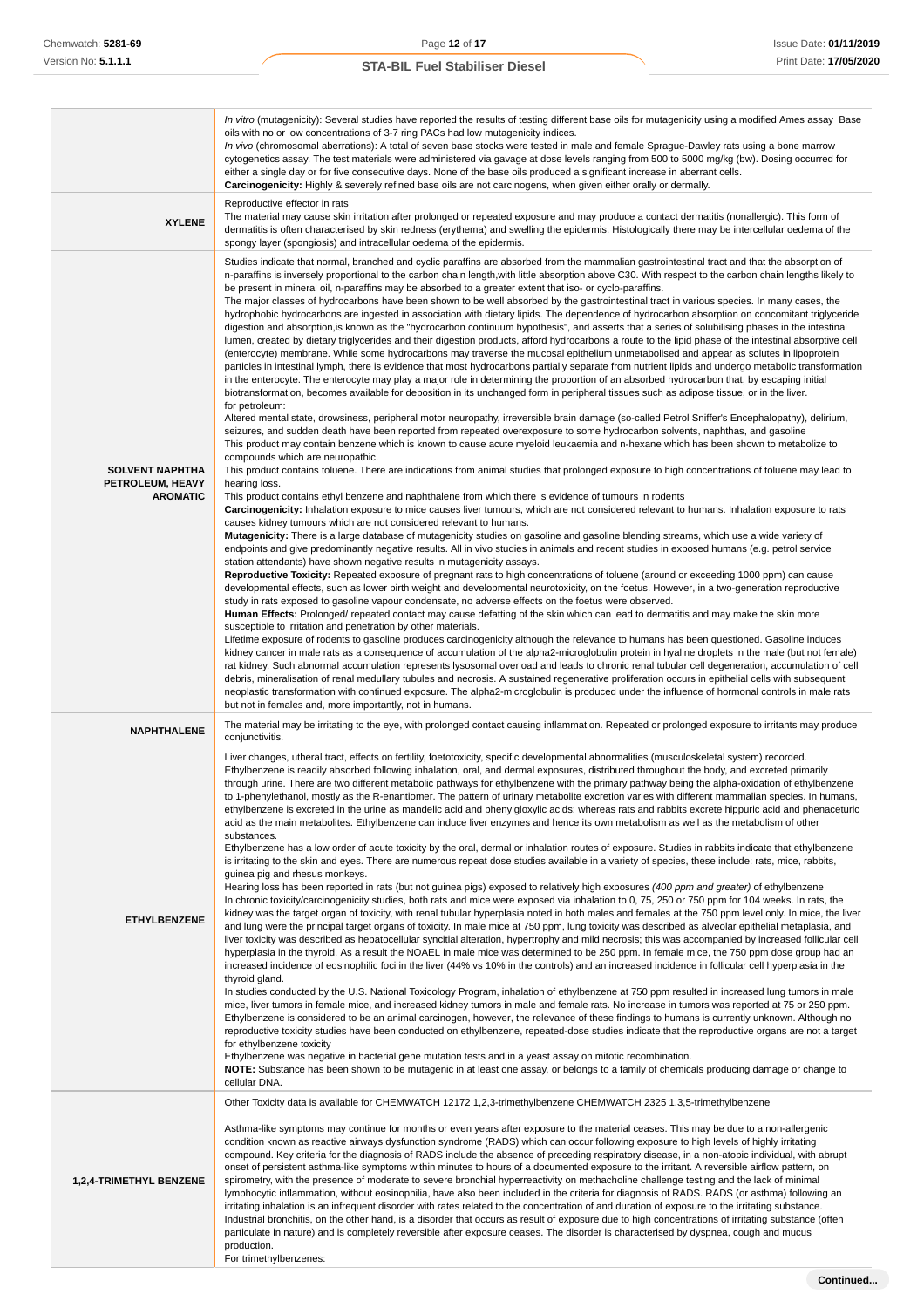|                                                                                     | Absorption of 1,2,4-trimethylbenzene occurs after oral, inhalation, or dermal exposure. Occupationally, inhalation and dermal exposures are the<br>most important routes of absorption although systemic intoxication from dermal absorption is not likely to occur due to the dermal irritation caused<br>by the chemical prompting quick removal. Following oral administration of the chemical to rats, 62.6% of the dose was recovered as urinary<br>metabolites indicating substantial absorption . 1,2,4-Trimethylbenzene is lipophilic and may accumulate in fat and fatty tissues. In the blood<br>stream, approximately 85% of the chemical is bound to red blood cells Metabolism occurs by side-chain oxidation to form alcohols and<br>carboxylic acids which are then conjugated with glucuronic acid, glycine, or sulfates for urinary excretion. After a single oral dose to rats of 1200<br>mg/kg, urinary metabolites consisted of approximately 43.2% glycine, 6.6% glucuronic, and 12.9% sulfuric acid conjugates. The two principle<br>metabolites excreted by rabbits after oral administration of 438 mg/kg/day for 5 days were 2,4-dimethylbenzoic acid and 3,4-dimethylhippuric acid<br>The major routes of excretion of 1,2,4-trimethyl- benzene are exhalation of parent compound and elimination of urinary metabolites. Half-times<br>for urinary metabolites were reported as 9.5 hours for glycine, 22.9 hours for glucuronide, and 37.6 hours for sulfuric acid conjugates.<br>Acute Toxicity Direct contact with liquid 1,2,4-trimethylbenzene is irritating to the skin and breathing the vapor is irritating to the respiratory tract<br>causing pneumonitis. Breathing high concentrations of the chemical vapor causes headache, fatigue, and drowsiness. In humans liquid 1,2,4-<br>trimethylbenzene is irritating to the skin and inhalation of vapor causes chemical pneumonitis. High concentrations of vapor (5000-9000 ppm)<br>cause headache, fatigue, and drowsiness. The concentration of 5000 ppm is roughly equivalent to a total of 221 mg/kg assuming a 30 minute<br>exposure period (see end note 1). 2. Animals - Mice exposed to 8130-9140 ppm 1,2,4-trimethylbenzene (no duration given) had loss of righting<br>response and loss of reflexes Direct dermal contact with the chemical (no species given) causes vasodilation, erythema, and irritation (U.S. EPA<br>). Seven of 10 rats died after an oral dose of 2.5 mL of a mixture of trimethylbenzenes in olive oil (average dose approximately 4.4 g/kg). Rats<br>and mice were exposed by inhalation to a coal tar distillate containing about 70% 1,3,5- and 1,2,4-trimethylbenzene; no pathological changes<br>were noted in either species after exposure to 1800-2000 ppm for up to 48 continuous hours, or in rats after 14 exposures of 8 hours each at the<br>same exposure levels. No effects were reported for rats exposed to a mixture of trimethyl- benzenes at 1700 ppm for 10 to 21 days<br>Neurotoxicity 1,2,4-Trimethylbenzene depresses the central nervous system. Exposure to solvent mixtures containing the chemical causes<br>headache, fatigue, nervousness, and drowsiness. Occupationally, workers exposed to a solvent containing 50% 1,2,4-trimethylbenzene had<br>nervousness, headaches, drowsiness, and vertigo (U.S. EPA). Headache, fatigue, and drowsiness were reported for workers exposed (no dose<br>given) to paint thinner containing 80% 1,2,4- and 1,3,5-trimethylbenzenes<br>Results of the developmental toxicity study indicate that the C9 fraction caused adverse neurological effects at the highest dose (1500 ppm)<br>tested.<br>Subchronic/Chronic Toxicity Long-term exposure to solvents containing 1,2,4-trimethylbenzene may cause nervousness, tension, and<br>bronchitis. Painters that worked for several years with a solvent containing 50% 1,2,4- and 30% 1,3,5-trimethylbenzene showed nervousness,<br>tension and anxiety, asthmatic bronchitis, anemia, and alterations in blood clotting; haematological effects may have been due to trace amounts<br>of benzene<br>Rats given 1,2,4-trimethylbenzene orally at doses of 0.5 or 2.0 g/kg/day, 5 days/week for 4 weeks. All rats exposed to the high dose died and 1<br>rat in the low dose died (no times given); no other effects were reported. Rats exposed by inhalation to 1700 ppm of a trimethylbenzene isomeric<br>mixture for 4 months had decreased weight gain, lymphopenia and neutrophilia.<br>Genotoxicity: Results of mutagenicity testing, indicate that the C9 fraction does not induce gene mutations in prokaryotes (Salmonella<br>tymphimurium/mammalian microsome assay); or in mammalian cells in culture (in Chinese hamster ovary cells with and without activation). The<br>C9 fraction does not does not induce chromosome mutations in Chinese hamster ovary cells with and without activation; does not induce<br>chromosome aberrations in the bone marrow of Sprague-Dawley rats exposed by inhalation (6 hours/day for 5 days); and does not induce sister<br>chromatid exchange in Chinese hamster ovary cells with and without activation.<br>Developmental/Reproductive Toxicity: A three-generation reproductive study on the C9 fraction was conducted CD rats (30/sex/group) were<br>exposed by inhalation to the C9 fraction at concentrations of 0, 100, 500, or 1500 ppm (0, 100, 500, or 1500 mg/kg/day) for 6 hours/day, 5<br>days/week. There was evidence of parental and reproductive toxicity at all dose levels. Indicators of parental toxicity included reduced body<br>weights, increased salivation, hunched posture, aggressive behavior, and death. Indicators of adverse reproductive system effects included<br>reduced litter size and reduced pup body weight. The LOEL was 100 ppm; a no-observed-effect level was not established Developmental<br>toxicity, including possible develop- mental neurotoxicity, was evident in rats in a 3-generation reproductive study<br>No effects on fecundity or fertility occurred in rats treated dermally with up to 0.3 mL/rat/day of a mixture of trimethyl- benzenes, 4-6 hours/day, 5<br>days/week over one generation |                                                                  |        |
|-------------------------------------------------------------------------------------|-------------------------------------------------------------------------------------------------------------------------------------------------------------------------------------------------------------------------------------------------------------------------------------------------------------------------------------------------------------------------------------------------------------------------------------------------------------------------------------------------------------------------------------------------------------------------------------------------------------------------------------------------------------------------------------------------------------------------------------------------------------------------------------------------------------------------------------------------------------------------------------------------------------------------------------------------------------------------------------------------------------------------------------------------------------------------------------------------------------------------------------------------------------------------------------------------------------------------------------------------------------------------------------------------------------------------------------------------------------------------------------------------------------------------------------------------------------------------------------------------------------------------------------------------------------------------------------------------------------------------------------------------------------------------------------------------------------------------------------------------------------------------------------------------------------------------------------------------------------------------------------------------------------------------------------------------------------------------------------------------------------------------------------------------------------------------------------------------------------------------------------------------------------------------------------------------------------------------------------------------------------------------------------------------------------------------------------------------------------------------------------------------------------------------------------------------------------------------------------------------------------------------------------------------------------------------------------------------------------------------------------------------------------------------------------------------------------------------------------------------------------------------------------------------------------------------------------------------------------------------------------------------------------------------------------------------------------------------------------------------------------------------------------------------------------------------------------------------------------------------------------------------------------------------------------------------------------------------------------------------------------------------------------------------------------------------------------------------------------------------------------------------------------------------------------------------------------------------------------------------------------------------------------------------------------------------------------------------------------------------------------------------------------------------------------------------------------------------------------------------------------------------------------------------------------------------------------------------------------------------------------------------------------------------------------------------------------------------------------------------------------------------------------------------------------------------------------------------------------------------------------------------------------------------------------------------------------------------------------------------------------------------------------------------------------------------------------------------------------------------------------------------------------------------------------------------------------------------------------------------------------------------------------------------------------------------------------------------------------------------------------------------------------------------------------------------------------------------------------------------------------------------------------------------------------------------------------------------------------------------------------------------------------------------------------------------------------------------------------------------------------------------------------------------------------------------------------------------------------------------------------------------------------------------------------------------------------------------------------------------------------------------------------------------------------------------------------------------------------------------------------------------------------------------------------------------------------------------------------------------------------------------------------------------------------------------------------------------------------------------------------------------------------------------------------------------------------------------------------------------------------------------------------------------------------------------------------------------------------------------------------------------------------------------------------------------------------------------------------------------------------------------------------------------------------------------------------------------------------------------------------------------------------------------------------------------------------------------------------------------------------|------------------------------------------------------------------|--------|
| <b>NAPHTHENIC DISTILLATE,</b><br><b>LIGHT, HYDROTREATED</b><br>(SEVERE) & XYLENE    | The substance is classified by IARC as Group 3:<br><b>NOT</b> classifiable as to its carcinogenicity to humans.<br>Evidence of carcinogenicity may be inadequate or limited in animal testing.                                                                                                                                                                                                                                                                                                                                                                                                                                                                                                                                                                                                                                                                                                                                                                                                                                                                                                                                                                                                                                                                                                                                                                                                                                                                                                                                                                                                                                                                                                                                                                                                                                                                                                                                                                                                                                                                                                                                                                                                                                                                                                                                                                                                                                                                                                                                                                                                                                                                                                                                                                                                                                                                                                                                                                                                                                                                                                                                                                                                                                                                                                                                                                                                                                                                                                                                                                                                                                                                                                                                                                                                                                                                                                                                                                                                                                                                                                                                                                                                                                                                                                                                                                                                                                                                                                                                                                                                                                                                                                                                                                                                                                                                                                                                                                                                                                                                                                                                                                                                                                                                                                                                                                                                                                                                                                                                                                                                                                                                                                                                                                                                                                                                                                                                                                                                                                                                                                                                                                                                                                                              |                                                                  |        |
| XYLENE & ETHYLBENZENE                                                               | The material may produce severe irritation to the eye causing pronounced inflammation. Repeated or prolonged exposure to irritants may                                                                                                                                                                                                                                                                                                                                                                                                                                                                                                                                                                                                                                                                                                                                                                                                                                                                                                                                                                                                                                                                                                                                                                                                                                                                                                                                                                                                                                                                                                                                                                                                                                                                                                                                                                                                                                                                                                                                                                                                                                                                                                                                                                                                                                                                                                                                                                                                                                                                                                                                                                                                                                                                                                                                                                                                                                                                                                                                                                                                                                                                                                                                                                                                                                                                                                                                                                                                                                                                                                                                                                                                                                                                                                                                                                                                                                                                                                                                                                                                                                                                                                                                                                                                                                                                                                                                                                                                                                                                                                                                                                                                                                                                                                                                                                                                                                                                                                                                                                                                                                                                                                                                                                                                                                                                                                                                                                                                                                                                                                                                                                                                                                                                                                                                                                                                                                                                                                                                                                                                                                                                                                                      |                                                                  |        |
| <b>NAPHTHALENE &amp;</b><br><b>ETHYLBENZENE</b>                                     | produce conjunctivitis.<br>The material may cause skin irritation after prolonged or repeated exposure and may produce a contact dermatitis (nonallergic). This form of<br>dermatitis is often characterised by skin redness (erythema) and swelling epidermis. Histologically there may be intercellular oedema of the<br>spongy layer (spongiosis) and intracellular oedema of the epidermis.<br><b>WARNING:</b> This substance has been classified by the IARC as Group 2B: Possibly Carcinogenic to Humans.                                                                                                                                                                                                                                                                                                                                                                                                                                                                                                                                                                                                                                                                                                                                                                                                                                                                                                                                                                                                                                                                                                                                                                                                                                                                                                                                                                                                                                                                                                                                                                                                                                                                                                                                                                                                                                                                                                                                                                                                                                                                                                                                                                                                                                                                                                                                                                                                                                                                                                                                                                                                                                                                                                                                                                                                                                                                                                                                                                                                                                                                                                                                                                                                                                                                                                                                                                                                                                                                                                                                                                                                                                                                                                                                                                                                                                                                                                                                                                                                                                                                                                                                                                                                                                                                                                                                                                                                                                                                                                                                                                                                                                                                                                                                                                                                                                                                                                                                                                                                                                                                                                                                                                                                                                                                                                                                                                                                                                                                                                                                                                                                                                                                                                                                             |                                                                  |        |
|                                                                                     | ×                                                                                                                                                                                                                                                                                                                                                                                                                                                                                                                                                                                                                                                                                                                                                                                                                                                                                                                                                                                                                                                                                                                                                                                                                                                                                                                                                                                                                                                                                                                                                                                                                                                                                                                                                                                                                                                                                                                                                                                                                                                                                                                                                                                                                                                                                                                                                                                                                                                                                                                                                                                                                                                                                                                                                                                                                                                                                                                                                                                                                                                                                                                                                                                                                                                                                                                                                                                                                                                                                                                                                                                                                                                                                                                                                                                                                                                                                                                                                                                                                                                                                                                                                                                                                                                                                                                                                                                                                                                                                                                                                                                                                                                                                                                                                                                                                                                                                                                                                                                                                                                                                                                                                                                                                                                                                                                                                                                                                                                                                                                                                                                                                                                                                                                                                                                                                                                                                                                                                                                                                                                                                                                                                                                                                                                           |                                                                  | ✔      |
| <b>Acute Toxicity</b><br><b>Skin Irritation/Corrosion</b>                           | ✔                                                                                                                                                                                                                                                                                                                                                                                                                                                                                                                                                                                                                                                                                                                                                                                                                                                                                                                                                                                                                                                                                                                                                                                                                                                                                                                                                                                                                                                                                                                                                                                                                                                                                                                                                                                                                                                                                                                                                                                                                                                                                                                                                                                                                                                                                                                                                                                                                                                                                                                                                                                                                                                                                                                                                                                                                                                                                                                                                                                                                                                                                                                                                                                                                                                                                                                                                                                                                                                                                                                                                                                                                                                                                                                                                                                                                                                                                                                                                                                                                                                                                                                                                                                                                                                                                                                                                                                                                                                                                                                                                                                                                                                                                                                                                                                                                                                                                                                                                                                                                                                                                                                                                                                                                                                                                                                                                                                                                                                                                                                                                                                                                                                                                                                                                                                                                                                                                                                                                                                                                                                                                                                                                                                                                                                           | Carcinogenicity<br>Reproductivity                                |        |
|                                                                                     | ✔                                                                                                                                                                                                                                                                                                                                                                                                                                                                                                                                                                                                                                                                                                                                                                                                                                                                                                                                                                                                                                                                                                                                                                                                                                                                                                                                                                                                                                                                                                                                                                                                                                                                                                                                                                                                                                                                                                                                                                                                                                                                                                                                                                                                                                                                                                                                                                                                                                                                                                                                                                                                                                                                                                                                                                                                                                                                                                                                                                                                                                                                                                                                                                                                                                                                                                                                                                                                                                                                                                                                                                                                                                                                                                                                                                                                                                                                                                                                                                                                                                                                                                                                                                                                                                                                                                                                                                                                                                                                                                                                                                                                                                                                                                                                                                                                                                                                                                                                                                                                                                                                                                                                                                                                                                                                                                                                                                                                                                                                                                                                                                                                                                                                                                                                                                                                                                                                                                                                                                                                                                                                                                                                                                                                                                                           |                                                                  | ×<br>✔ |
| <b>Serious Eye Damage/Irritation</b><br><b>Respiratory or Skin</b><br>sensitisation | ×                                                                                                                                                                                                                                                                                                                                                                                                                                                                                                                                                                                                                                                                                                                                                                                                                                                                                                                                                                                                                                                                                                                                                                                                                                                                                                                                                                                                                                                                                                                                                                                                                                                                                                                                                                                                                                                                                                                                                                                                                                                                                                                                                                                                                                                                                                                                                                                                                                                                                                                                                                                                                                                                                                                                                                                                                                                                                                                                                                                                                                                                                                                                                                                                                                                                                                                                                                                                                                                                                                                                                                                                                                                                                                                                                                                                                                                                                                                                                                                                                                                                                                                                                                                                                                                                                                                                                                                                                                                                                                                                                                                                                                                                                                                                                                                                                                                                                                                                                                                                                                                                                                                                                                                                                                                                                                                                                                                                                                                                                                                                                                                                                                                                                                                                                                                                                                                                                                                                                                                                                                                                                                                                                                                                                                                           | <b>STOT - Single Exposure</b><br><b>STOT - Repeated Exposure</b> | ×      |
| <b>Mutagenicity</b>                                                                 | ×                                                                                                                                                                                                                                                                                                                                                                                                                                                                                                                                                                                                                                                                                                                                                                                                                                                                                                                                                                                                                                                                                                                                                                                                                                                                                                                                                                                                                                                                                                                                                                                                                                                                                                                                                                                                                                                                                                                                                                                                                                                                                                                                                                                                                                                                                                                                                                                                                                                                                                                                                                                                                                                                                                                                                                                                                                                                                                                                                                                                                                                                                                                                                                                                                                                                                                                                                                                                                                                                                                                                                                                                                                                                                                                                                                                                                                                                                                                                                                                                                                                                                                                                                                                                                                                                                                                                                                                                                                                                                                                                                                                                                                                                                                                                                                                                                                                                                                                                                                                                                                                                                                                                                                                                                                                                                                                                                                                                                                                                                                                                                                                                                                                                                                                                                                                                                                                                                                                                                                                                                                                                                                                                                                                                                                                           | <b>Aspiration Hazard</b>                                         | ✔      |

**Legend:**  $\mathbf{X}$  – Data either not available or does not fill the criteria for classification – Data available to make classification

# **SECTION 12 ECOLOGICAL INFORMATION**

# **Toxicity**

| <b>STA-BIL Fuel Stabiliser Diesel</b><br>Not                   |                           |                               |                                      |
|----------------------------------------------------------------|---------------------------|-------------------------------|--------------------------------------|
| Available                                                      | Not Available             | Not Available                 | Not<br>Not<br>Available<br>Available |
| <b>ENDPOINT</b>                                                | <b>TEST DURATION (HR)</b> | <b>SPECIES</b>                | <b>SOURCE</b><br><b>VALUE</b>        |
| <b>LC50</b>                                                    | 96                        | Fish                          | $>100$ mg/L<br>2                     |
| naphthenic distillate, light,<br>EC50<br>hydrotreated (severe) | 48                        | Crustacea                     | $>10$ -mg/L<br>$\overline{2}$        |
| <b>EC50</b>                                                    | 96                        | Algae or other aquatic plants | >1000mg/L                            |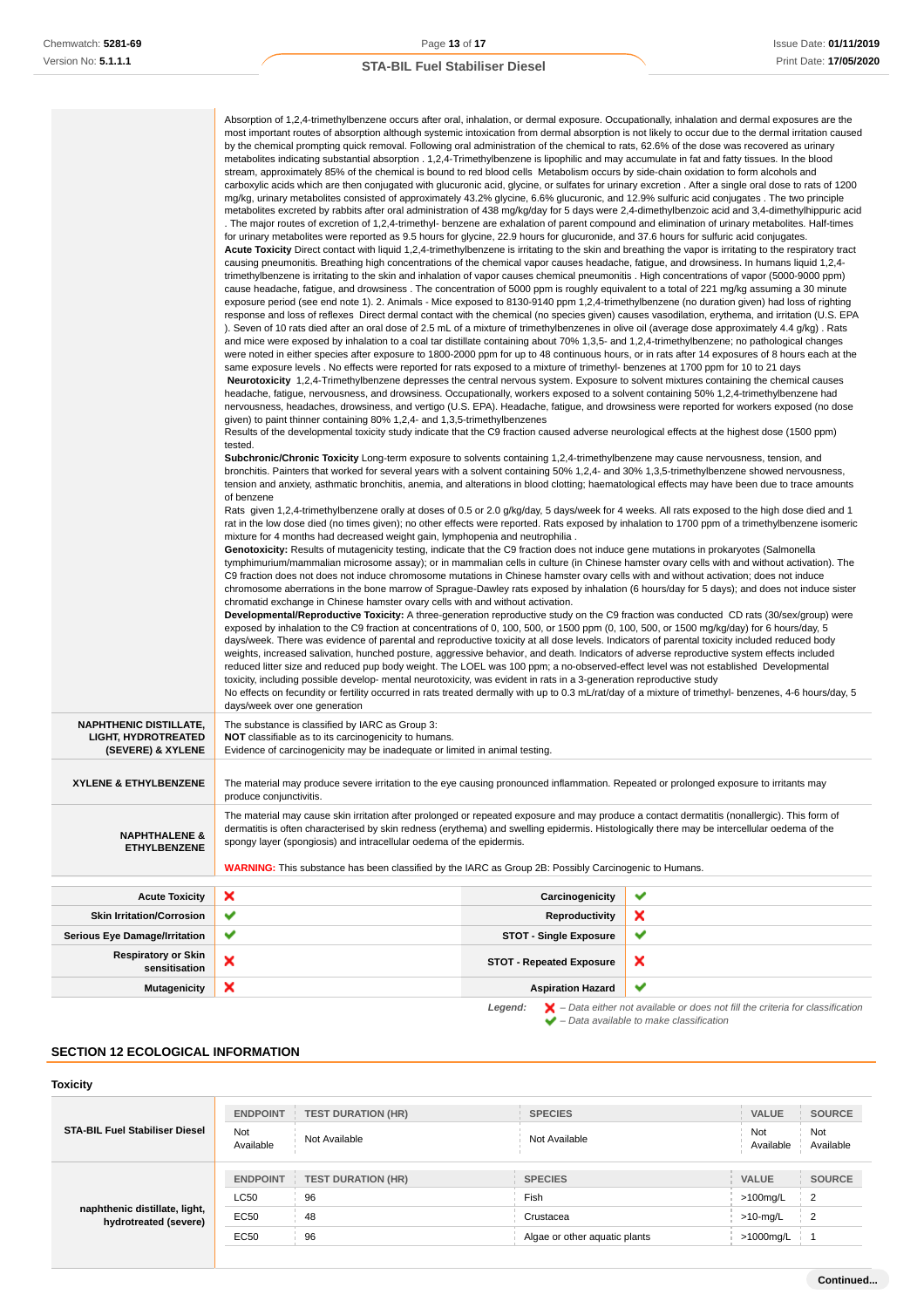|                                              | <b>NOEC</b>     | 504                       | Crustacea                                                                                                                                                                                                           | $>1$ mg/L           | $\overline{1}$ |
|----------------------------------------------|-----------------|---------------------------|---------------------------------------------------------------------------------------------------------------------------------------------------------------------------------------------------------------------|---------------------|----------------|
|                                              | <b>ENDPOINT</b> | <b>TEST DURATION (HR)</b> | <b>SPECIES</b>                                                                                                                                                                                                      | VALUE               | <b>SOURCE</b>  |
|                                              | LC50            | 96                        | Fish                                                                                                                                                                                                                | $2.6$ mg/L          | $\overline{2}$ |
| xylene                                       | EC50            | 48                        | Crustacea<br>1.8mg/L                                                                                                                                                                                                |                     | $\overline{2}$ |
|                                              | EC50            | 72                        | Algae or other aquatic plants<br>3.2 <sub>mg/L</sub>                                                                                                                                                                |                     | $\overline{2}$ |
|                                              | <b>NOEC</b>     | 73                        | Algae or other aquatic plants                                                                                                                                                                                       | $0.44$ mg/L         | $\overline{2}$ |
|                                              |                 |                           |                                                                                                                                                                                                                     |                     |                |
|                                              | <b>ENDPOINT</b> | <b>TEST DURATION (HR)</b> | <b>SPECIES</b>                                                                                                                                                                                                      | VALUE               | <b>SOURCE</b>  |
|                                              | <b>LC50</b>     | 96                        | Fish                                                                                                                                                                                                                | $0.58$ mg/L         | $\overline{2}$ |
| solvent naphtha petroleum,<br>heavy aromatic | <b>EC50</b>     | 48                        | Crustacea                                                                                                                                                                                                           | $0.76$ mg/L         | $\overline{2}$ |
|                                              | <b>EC50</b>     | 72                        | Algae or other aquatic plants                                                                                                                                                                                       | $<$ 1 mg/L          | $\mathbf{1}$   |
|                                              | <b>NOEC</b>     | 96                        | Algae or other aquatic plants                                                                                                                                                                                       | $0.12$ mg/L         | $\overline{2}$ |
|                                              | <b>ENDPOINT</b> | <b>TEST DURATION (HR)</b> | <b>SPECIES</b>                                                                                                                                                                                                      | VALUE               | <b>SOURCE</b>  |
|                                              | <b>LC50</b>     | 96                        | Fish                                                                                                                                                                                                                | 0.213mg/L           | 4              |
|                                              | <b>EC50</b>     | 48                        | Crustacea                                                                                                                                                                                                           | $1.6$ mg/L          | $\overline{4}$ |
| naphthalene                                  | <b>EC50</b>     | 72                        | Algae or other aquatic plants                                                                                                                                                                                       | ca.0.4mg/L          | $\mathbf{1}$   |
|                                              | <b>BCF</b>      | 12                        | Fish                                                                                                                                                                                                                | 10.2mg/L            | $\overline{4}$ |
|                                              | <b>NOEC</b>     | 48                        | Fish                                                                                                                                                                                                                | 0.0001mg/L          | $\overline{4}$ |
|                                              | <b>ENDPOINT</b> | <b>TEST DURATION (HR)</b> | <b>SPECIES</b>                                                                                                                                                                                                      | VALUE               | <b>SOURCE</b>  |
|                                              | LC50            | 96                        | Fish                                                                                                                                                                                                                | 0.0043mg/L          | 4              |
| ethylbenzene                                 | <b>EC50</b>     | 48                        | Crustacea                                                                                                                                                                                                           | 1.184mg/L           | 4              |
|                                              | EC50            | 96                        | Algae or other aquatic plants                                                                                                                                                                                       | 3.6 <sub>mg/L</sub> | 4              |
|                                              | <b>NOEC</b>     | 168                       | Crustacea                                                                                                                                                                                                           | $0.96$ mg/L         | 5              |
|                                              |                 |                           |                                                                                                                                                                                                                     |                     |                |
| 1,2,4-trimethyl benzene                      | <b>ENDPOINT</b> | <b>TEST DURATION (HR)</b> | <b>SPECIES</b>                                                                                                                                                                                                      | VALUE               | <b>SOURCE</b>  |
|                                              | LC50            | 96                        | Fish                                                                                                                                                                                                                | 1.318mg/L           | 3              |
|                                              | <b>EC50</b>     | 48                        | Crustacea                                                                                                                                                                                                           | ca.6.14mg/L         | $\overline{2}$ |
|                                              | <b>EC50</b>     | 96                        | Algae or other aquatic plants                                                                                                                                                                                       | 2.154mg/L           | 3              |
| Legend:                                      |                 |                           | Extracted from 1. IUCLID Toxicity Data 2. Europe ECHA Registered Substances - Ecotoxicological Information - Aquatic Toxicity 3. EPIWIN Suite<br><b>ME TO ME BULLED AND THE FULL LULLED AT MET AN BULLE FORTOOL</b> |                     |                |

V3.12 (QSAR) - Aquatic Toxicity Data (Estimated) 4. US EPA, Ecotox database - Aquatic Toxicity Data 5. ECETOC Aquatic Hazard Assessment Data 6. NITE (Japan) - Bioconcentration Data 7. METI (Japan) - Bioconcentration Data 8. Vendor Data

Toxic to aquatic organisms, may cause long-term adverse effects in the aquatic environment. **DO NOT** discharge into sewer or waterways.

# **Persistence and degradability**

| Ingredient              | Persistence: Water/Soil       | Persistence: Air              |
|-------------------------|-------------------------------|-------------------------------|
| xylene                  | $HIGH$ (Half-life = 360 days) | LOW (Half-life $= 1.83$ days) |
| naphthalene             | $HIGH$ (Half-life = 258 days) | LOW (Half-life $= 1.23$ days) |
| ethylbenzene            | $HIGH$ (Half-life = 228 days) | LOW (Half-life $=$ 3.57 days) |
| 1,2,4-trimethyl benzene | LOW (Half-life $=$ 56 days)   | LOW (Half-life $= 0.67$ days) |

# **Bioaccumulative potential**

| Ingredient                                   | <b>Bioaccumulation</b> |
|----------------------------------------------|------------------------|
| xylene                                       | $MEDIUM (BCF = 740)$   |
| solvent naphtha petroleum,<br>heavy aromatic | $LOW (BCF = 159)$      |
| naphthalene                                  | $HIGH (BCF = 18000)$   |
| ethylbenzene                                 | LOW (BCF = $79.43$ )   |
| 1,2,4-trimethyl benzene                      | LOW (BCF = $275$ )     |

# **Mobility in soil**

| Ingredient              | <b>Mobility</b>      |
|-------------------------|----------------------|
| naphthalene             | LOW (KOC = 1837)     |
| ethylbenzene            | LOW (KOC = $517.8$ ) |
| 1,2,4-trimethyl benzene | LOW (KOC = $717.6$ ) |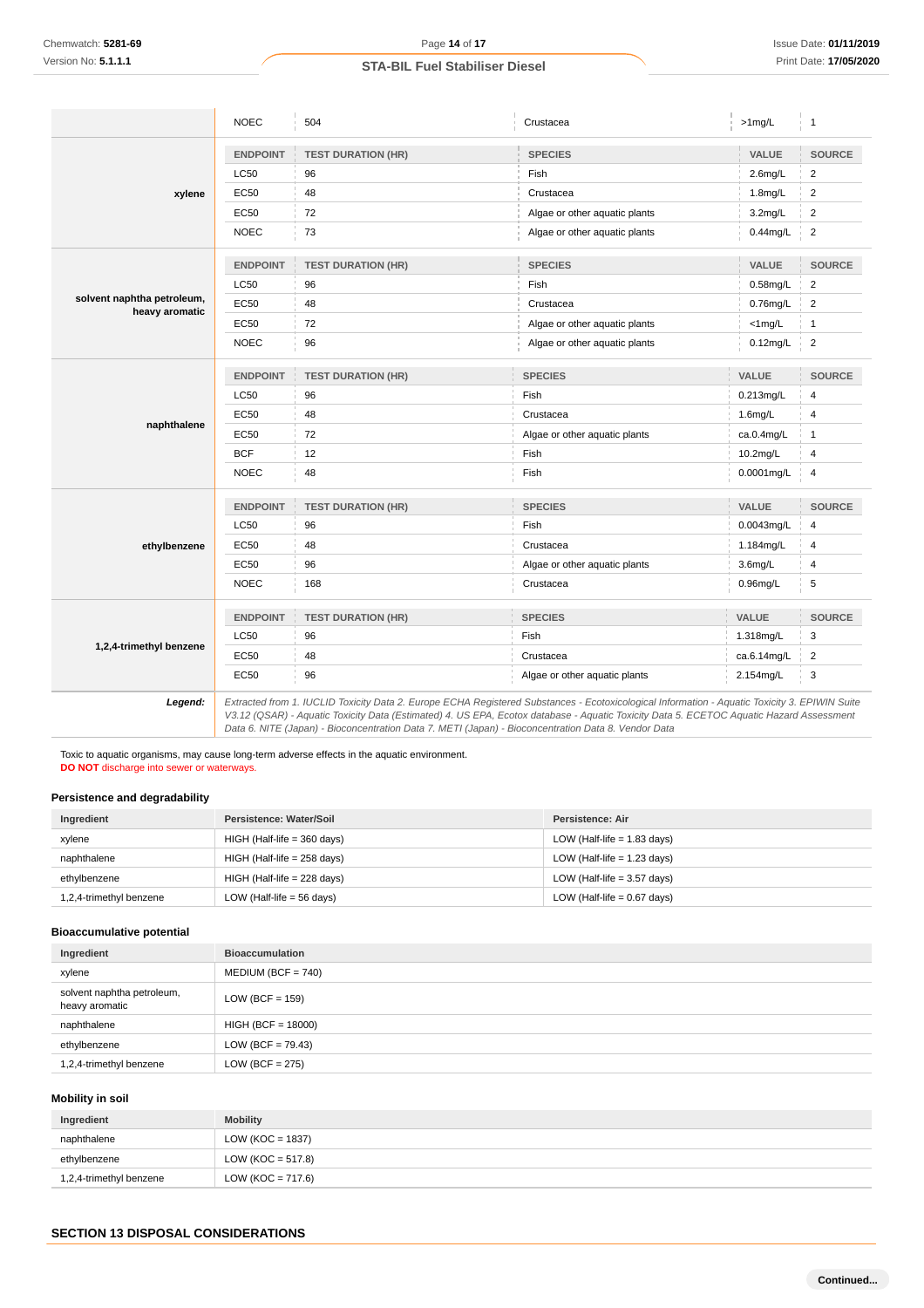| Waste treatment methods |                                                                                                                              |  |
|-------------------------|------------------------------------------------------------------------------------------------------------------------------|--|
|                         | Containers may still present a chemical hazard/ danger when empty.<br>▶ Return to supplier for reuse/ recycling if possible. |  |

|                              | ▶ Return to supplier for reuse/ recycling if possible.                                                                                                                                                                                                                                                                                                                                                                                                                                                                                                                                                                                                                                                                                                                                                                                                                                                                                                                                                                                                                                                                                                                                                                                             |
|------------------------------|----------------------------------------------------------------------------------------------------------------------------------------------------------------------------------------------------------------------------------------------------------------------------------------------------------------------------------------------------------------------------------------------------------------------------------------------------------------------------------------------------------------------------------------------------------------------------------------------------------------------------------------------------------------------------------------------------------------------------------------------------------------------------------------------------------------------------------------------------------------------------------------------------------------------------------------------------------------------------------------------------------------------------------------------------------------------------------------------------------------------------------------------------------------------------------------------------------------------------------------------------|
|                              | Otherwise:                                                                                                                                                                                                                                                                                                                                                                                                                                                                                                                                                                                                                                                                                                                                                                                                                                                                                                                                                                                                                                                                                                                                                                                                                                         |
| Product / Packaging disposal | If container can not be cleaned sufficiently well to ensure that residuals do not remain or if the container cannot be used to store the same<br>product, then puncture containers, to prevent re-use, and bury at an authorised landfill.<br>► Where possible retain label warnings and SDS and observe all notices pertaining to the product.<br>DO NOT allow wash water from cleaning or process equipment to enter drains.<br>It may be necessary to collect all wash water for treatment before disposal.<br>In all cases disposal to sewer may be subject to local laws and regulations and these should be considered first.<br>• Where in doubt contact the responsible authority.<br>▶ Recycle wherever possible.<br>► Consult manufacturer for recycling options or consult local or regional waste management authority for disposal if no suitable treatment or<br>disposal facility can be identified.<br>► Dispose of by: burial in a land-fill specifically licensed to accept chemical and / or pharmaceutical wastes or Incineration in a licensed<br>apparatus (after admixture with suitable combustible material).<br>Decontaminate empty containers. Observe all label safequards until containers are cleaned and destroyed. |
|                              |                                                                                                                                                                                                                                                                                                                                                                                                                                                                                                                                                                                                                                                                                                                                                                                                                                                                                                                                                                                                                                                                                                                                                                                                                                                    |

# **SECTION 14 TRANSPORT INFORMATION**

# **Labels Required Marine Pollutant HAZCHEM** •3Y

# **Land transport (ADG)**

| <b>UN number</b>             | 1993                                                    |  |
|------------------------------|---------------------------------------------------------|--|
| UN proper shipping name      | FLAMMABLE LIQUID, N.O.S. (contains xylene)              |  |
| Transport hazard class(es)   | Class<br>3<br>Subrisk<br>Not Applicable                 |  |
| Packing group                | Ш                                                       |  |
| <b>Environmental hazard</b>  | Environmentally hazardous                               |  |
| Special precautions for user | Special provisions<br>223 274<br>Limited quantity<br>5L |  |

# **Air transport (ICAO-IATA / DGR)**

| <b>UN number</b>             | 1993                                                      |                     |                 |
|------------------------------|-----------------------------------------------------------|---------------------|-----------------|
| UN proper shipping name      | Flammable liquid, n.o.s. * (contains xylene)              |                     |                 |
| Transport hazard class(es)   | <b>ICAO/IATA Class</b><br>ICAO / IATA Subrisk             | 3<br>Not Applicable |                 |
|                              | <b>ERG Code</b>                                           | 3L                  |                 |
| Packing group                | $\mathbf{III}$                                            |                     |                 |
| <b>Environmental hazard</b>  | Environmentally hazardous                                 |                     |                 |
| Special precautions for user | Special provisions                                        |                     | A <sub>3</sub>  |
|                              | Cargo Only Packing Instructions                           |                     | 366             |
|                              | Cargo Only Maximum Qty / Pack                             |                     | 220 L           |
|                              | Passenger and Cargo Packing Instructions                  |                     | 355             |
|                              | Passenger and Cargo Maximum Qty / Pack                    |                     | 60 L            |
|                              | Passenger and Cargo Limited Quantity Packing Instructions |                     | Y344            |
|                              | Passenger and Cargo Limited Maximum Qty / Pack            |                     | 10 <sub>L</sub> |

# **Sea transport (IMDG-Code / GGVSee)**

| UN numb.   | 1993                        |
|------------|-----------------------------|
| I٨<br>name | ЛE<br>(vlene)<br>$\sqrt{2}$ |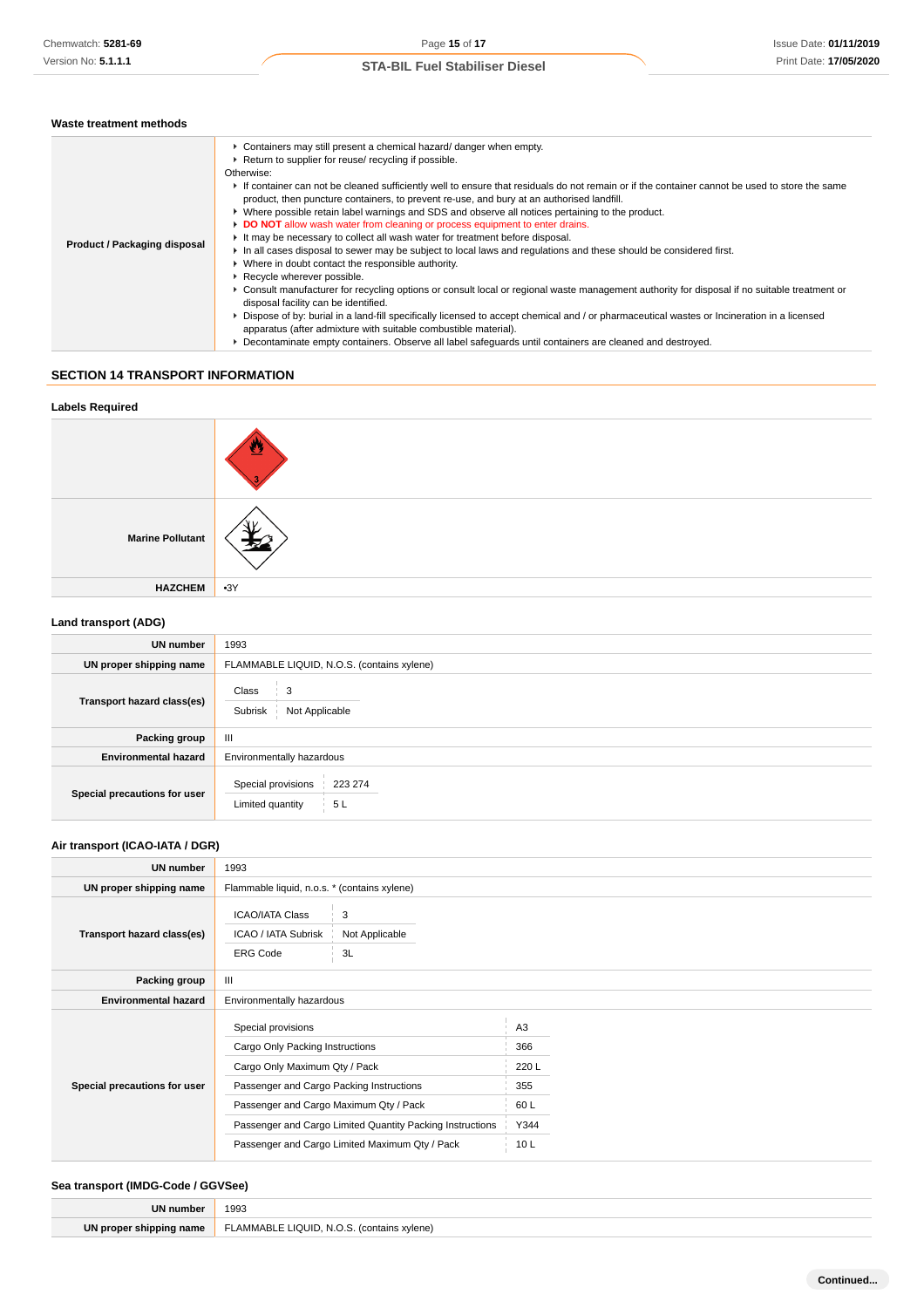| Transport hazard class(es)   | <b>IMDG Class</b><br>3<br><b>IMDG Subrisk</b><br>Not Applicable                                           |
|------------------------------|-----------------------------------------------------------------------------------------------------------|
| Packing group                | $\mathbf{III}$                                                                                            |
| <b>Environmental hazard</b>  | <b>Marine Pollutant</b>                                                                                   |
| Special precautions for user | <b>EMS Number</b><br>$F-E$ , S-E<br>Special provisions<br>223 274 955<br><b>Limited Quantities</b><br>5 L |

**Transport in bulk according to Annex II of MARPOL and the IBC code** Not Applicable

# **SECTION 15 REGULATORY INFORMATION**

| Safety, health and environmental regulations / legislation specific for the substance or mixture                                  |                                                                                                                                              |  |
|-----------------------------------------------------------------------------------------------------------------------------------|----------------------------------------------------------------------------------------------------------------------------------------------|--|
| NAPHTHENIC DISTILLATE, LIGHT, HYDROTREATED (SEVERE) IS FOUND ON THE FOLLOWING REGULATORY LISTS                                    |                                                                                                                                              |  |
| Australia Hazardous Chemical Information System (HCIS) - Hazardous Chemicals                                                      | Chemical Footprint Project - Chemicals of High Concern List                                                                                  |  |
| Australia Inventory of Chemical Substances (AICS)                                                                                 | International Agency for Research on Cancer (IARC) - Agents Classified by the IARC<br>Monographs                                             |  |
| XYLENE IS FOUND ON THE FOLLOWING REGULATORY LISTS                                                                                 |                                                                                                                                              |  |
| Australia Hazardous Chemical Information System (HCIS) - Hazardous Chemicals<br>Australia Inventory of Chemical Substances (AICS) | Australia Standard for the Uniform Scheduling of Medicines and Poisons (SUSMP) -<br>Schedule 6                                               |  |
| Australia Standard for the Uniform Scheduling of Medicines and Poisons (SUSMP) -<br>Schedule 5                                    | International Agency for Research on Cancer (IARC) - Agents Classified by the IARC<br>Monographs                                             |  |
| SOLVENT NAPHTHA PETROLEUM, HEAVY AROMATIC IS FOUND ON THE FOLLOWING REGULATORY LISTS                                              |                                                                                                                                              |  |
| Australia Hazardous Chemical Information System (HCIS) - Hazardous Chemicals<br>Australia Inventory of Chemical Substances (AICS) | Australia Standard for the Uniform Scheduling of Medicines and Poisons (SUSMP) -<br>Schedule 5                                               |  |
| NAPHTHALENE IS FOUND ON THE FOLLOWING REGULATORY LISTS                                                                            |                                                                                                                                              |  |
| Australia Hazardous Chemical Information System (HCIS) - Hazardous Chemicals<br>Australia Inventory of Chemical Substances (AICS) | Australia Standard for the Uniform Scheduling of Medicines and Poisons (SUSMP) -<br>Schedule 5                                               |  |
| Australia Model Work Health and Safety Regulations - Hazardous chemicals (other                                                   | Chemical Footprint Project - Chemicals of High Concern List                                                                                  |  |
| than lead) requiring health monitoring                                                                                            | International Agency for Research on Cancer (IARC) - Agents Classified by the IARC                                                           |  |
| Australia Standard for the Uniform Scheduling of Medicines and Poisons (SUSMP) -<br>Schedule 10 / Appendix C                      | Monographs<br>International Agency for Research on Cancer (IARC) - Agents Classified by the IARC                                             |  |
|                                                                                                                                   | Monographs - Group 2B : Possibly carcinogenic to humans                                                                                      |  |
| ETHYLBENZENE IS FOUND ON THE FOLLOWING REGULATORY LISTS                                                                           |                                                                                                                                              |  |
| Australia Hazardous Chemical Information System (HCIS) - Hazardous Chemicals                                                      | Chemical Footprint Project - Chemicals of High Concern List                                                                                  |  |
| Australia Inventory of Chemical Substances (AICS)                                                                                 | International Agency for Research on Cancer (IARC) - Agents Classified by the IARC                                                           |  |
| Australia Standard for the Uniform Scheduling of Medicines and Poisons (SUSMP) -                                                  | Monographs                                                                                                                                   |  |
| Schedule 5                                                                                                                        | International Agency for Research on Cancer (IARC) - Agents Classified by the IARC<br>Monographs - Group 2B: Possibly carcinogenic to humans |  |
| 1.2.4-TRIMETHYL BENZENE IS FOUND ON THE FOLLOWING REGULATORY LISTS                                                                |                                                                                                                                              |  |

Australia Hazardous Chemical Information System (HCIS) - Hazardous Chemicals Australia Inventory of Chemical Substances (AICS)

**National Inventory Status**

**National Inventory Status** Australia - AICS Yes Canada - DSL Yes Canada - NDSL No (naphthenic distillate, light, hydrotreated (severe); xylene; solvent naphtha petroleum, heavy aromatic; naphthalene; ethylbenzene; 1,2,4trimethyl benzene) China - IECSC Yes Europe - EINEC / ELINCS / NLP Yes Japan - ENCS No (solvent naphtha petroleum, heavy aromatic) Korea - KECI Yes New Zealand - NZIoC Yes Philippines - PICCS Yes USA - TSCA Yes Taiwan - TCSI Yes Mexico - INSQ No (naphthenic distillate, light, hydrotreated (severe)) Vietnam - NCI Yes Russia - ARIPS Yes Yes = All CAS declared ingredients are on the inventory<br>No = One or more of the CAS listed incredients are not to No = One or more of the CAS listed ingredients are not on the inventory and are not exempt from listing(see specific ingredients in brackets)